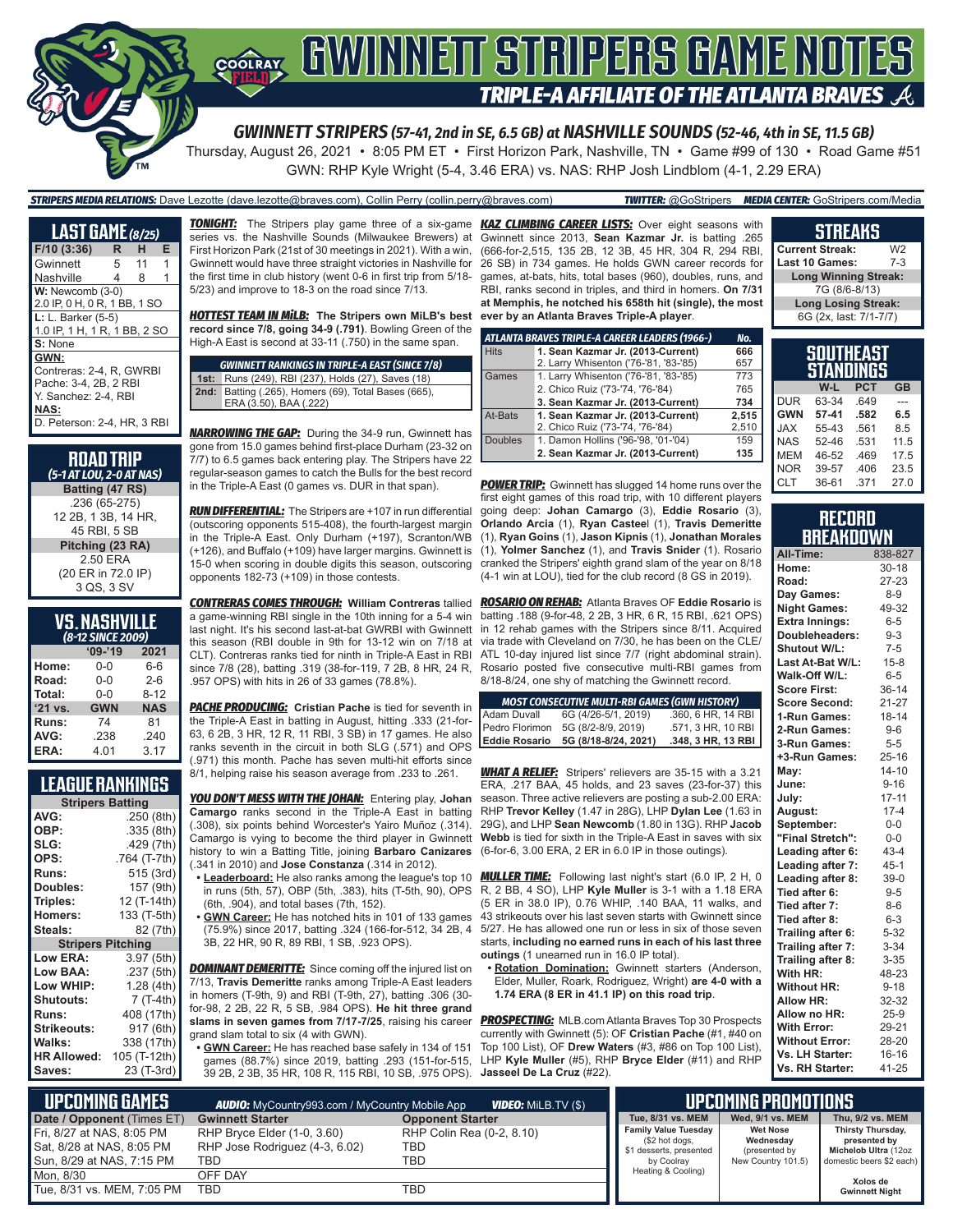

#### *THURSDAY, AUGUST 26, 2021 AT NASHVILLE*

#### **MANAGER MATT TUIASOSOPO**

**Matt Tuiasosopo** is in his first season as Gwinnett manager and his third season as a coach in the Atlanta Braves organization in 2021. He was named the seventh manager in team history on 3/30/21. Tuiasosopo is both the youngest manager in team history (turned 35 on 5/10) and the first former Gwinnett player to manage the club (hit .221 with 19 HR, 73 RBI in 178 games from 2016-17).

Tuiasosopo made his managerial debut in 2019 with Class-A Rome, leading the club to a 65-74 record and earning Atlanta's Bobby Cox Award for minor league manager of the year. He was set to return to Rome in 2020, but was reassigned to the Braves Alternate Training Site at Coolray Field once the MiLB season was canceled.

| Tuiasosopo's Managerial Career | Games | W-L     | <b>PCT</b> | <b>Plavoffs</b> |
|--------------------------------|-------|---------|------------|-----------------|
| With Gwinnett (1 Season):      | 98    | 57-41   | .582       |                 |
| MiLB Career (2 Seasons):       | 237   | 122-115 | .515       |                 |

*All staff bios available in the 2021 Stripers Media Guide*

| EJECTIONS (4)              |                          |                         |  |  |  |
|----------------------------|--------------------------|-------------------------|--|--|--|
| Player/Coach               | Date/Inning              | <b>Umpire</b>           |  |  |  |
| <b>Ryan Goins</b>          | 5/25 vs. MEM, 7th Inning | <b>HP Clint Vondrak</b> |  |  |  |
| <b>MGR Matt Tuiasosopo</b> | 6/3 vs. JAX, 8th Inning  | <b>HP Alex Tosi</b>     |  |  |  |
| <b>Travis Snider</b>       | 7/30 at MEM, 8th Inning  | HP John Bacon           |  |  |  |
| <b>Ryan Casteel</b>        | 8/17 at LOU, 3rd Inning  | 1B Charlie Ramos        |  |  |  |

| TEAM DEFENSE (GTH IN TRIPLE-A EAST)                                                 |                                                          |                |                                       |                |                                                   |           |           |
|-------------------------------------------------------------------------------------|----------------------------------------------------------|----------------|---------------------------------------|----------------|---------------------------------------------------|-----------|-----------|
| <b>PCT</b>                                                                          | G                                                        | ТC             | PO.                                   | A              | Е                                                 | <b>DP</b> | TP        |
| .983                                                                                | 98                                                       | 3488           | 2549                                  | 878            | 61                                                | 94        |           |
| <b>Catchers</b>                                                                     |                                                          | <b>SB</b>      | <b>CS</b>                             | <b>ATT</b>     | <b>PCT</b>                                        | <b>PB</b> | $W-L$     |
| Casteel, Ryan                                                                       |                                                          | $\overline{4}$ | $\Omega$                              | $\overline{4}$ | .000                                              | 1         | $1 - 2$   |
| Contreras, William                                                                  |                                                          | 14             | O                                     | 14             | .000                                              | 3         | $18 - 2$  |
| d'Arnaud, Travis                                                                    |                                                          | 2              | 2                                     | 4              | .500                                              |           | $5 - 1$   |
| Jackson, Alex                                                                       |                                                          | 10             | 4                                     | 14             | .286                                              |           | $11 - 12$ |
| Lucroy, Jonathan                                                                    |                                                          | 18             | 5                                     | 23             | .217                                              |           | $8 - 15$  |
| Martinez, Carlos                                                                    |                                                          | 3              | 0                                     | 3              | .000                                              |           | $2 - 1$   |
| Morales, Jonathan                                                                   |                                                          | 12             | 5                                     | 17             | .294                                              |           | $12 - 8$  |
| Total:                                                                              |                                                          | 63             | 16                                    | 79             | .203                                              | 8         | $57 - 41$ |
| <b>Outfield Assists (23):</b><br>Waters (9), Demeritte (4), Ervin (4), Sanchez (2), |                                                          |                |                                       |                |                                                   |           |           |
|                                                                                     |                                                          |                |                                       |                | Almonte (1), Inciarte (1), Pache (1), Rosario (1) |           |           |
| Pitcher Pickoffs (4):                                                               |                                                          |                | Kingham (2), Y. Lopez (1), Muller (1) |                |                                                   |           |           |
|                                                                                     | <b>Catcher Pickoffs (2):</b><br>Casteel (1), Jackson (1) |                |                                       |                |                                                   |           |           |

## **STARTS**

|     | <b>By Batting Order</b>                                                                                                                                                                                              |
|-----|----------------------------------------------------------------------------------------------------------------------------------------------------------------------------------------------------------------------|
| 1:  | Waters (65), Pache (18), Inciarte (6), Arcia (5), Almonte (1), Ervin (1), Gore (1),<br>Sanchez (1)                                                                                                                   |
| 2:  | Pache (28), Kipnis (22), Arcia (17), Rosario (11), Goins (8), Demeritte (3), Waters (3),<br>Almonte (1), Camargo (1), Ervin (1), Gore (1), Heredia (1), Sanchez (1)                                                  |
| 3:  | Arcia (47), Camargo (30), d'Arnaud (6), Demeritte (4), Jackson (3), Kipnis (3), Lucroy (3),<br>Contreras (2)                                                                                                         |
| 4:  | Camargo (43), Jackson (17), Demeritte (16), Kipnis (5), Lucroy (5), Contreras (4),<br>Almonte (3), Casteel (3), Kazmar Jr. (1), Rosario (1)                                                                          |
| 5:  | Contreras (21), Lucroy (13), Goins (11), Kipnis (11), Kazmar Jr. (10), Almonte (8),<br>Jackson (8), Demeritte (7), Camargo (3), Sanchez (2), Snider (2), Casteel (1), Ervin (1)                                      |
| 6:  | Goins (20), Kazmar Jr. (12), Casteel (11), Demeritte (10), Ervin (8), Snider (8),<br>Pache (7), Lucroy (5), Waters (5), Almonte (4), Sanchez (4), Contreras (3), Jackson (1)                                         |
| 7:  | Ervin (22), Kazmar Jr. (17), Goins (14), Sanchez (13), Snider (12), Pache (6),<br>Demeritte (5), Casteel (4), Morales (2), Waters (2), Almonte (1)                                                                   |
| 8:  | Sanchez (30), Morales (16), Ervin (12), Kazmar Jr. (12), Snider (8), Goins (7),<br>Casteel (5), Gore (5), Brugman (1), Martinez (1), Unroe (1)                                                                       |
| 9:  | Starting Pitchers (56), Sanchez (12), Morales (11), Ervin (4), Gore (4), Snider (4),<br>Casteel (2), Kazmar Jr. (2), Martinez (2), Unroe (1)                                                                         |
|     | <b>By Position</b>                                                                                                                                                                                                   |
| C:  | Jackson (23), Lucroy (23), Contreras (2), Morales (20), d'Arnaud (6), Casteel (3),<br>Martinez (3)                                                                                                                   |
| 1B: | Camargo (42), Casteel (21), Snider (14), Kazmar Jr. (9), Morales (6), Lucroy (2),<br>Unroe (2), Demeritte (1), Goins (1)                                                                                             |
| 2B: | Kipnis (33), Goins (25), Sanchez (21), Kazmar Jr. (17), Arcia (1), Morales (1)                                                                                                                                       |
| 3B: | Camargo (32), Kazmar Jr. (25), Sanchez (24), Goins (12), Arcia (3), Morales (2)                                                                                                                                      |
| SS: | Arcia (60), Goins (22), Sanchez (14), Camargo (1), Kazmar Jr. (1)                                                                                                                                                    |
| LF: | Waters (30), Ervin (23), Gore (11), Almonte (9), Snider (7), Kipnis (5), Arcia (4),<br>Demeritte (4), Rosario (3), Heredia (1), Sanchez (1)                                                                          |
| CF: | Pache (54), Waters (28), Ervin (6), Inciarte (5), Rosario (5)                                                                                                                                                        |
| RF: | Demeritte (37), Ervin (19), Waters (17), Almonte (8), Snider (8), Pache (3), Sanchez (3),<br>Rosario (2), Camargo (1)                                                                                                |
| DH: | Contreras (10), Jackson (6), Snider (5), Demeritte (3), Kipnis (3), Casteel (2),<br>Kazmar Jr. (2), Pache (2), Rosario (2), Almonte (1), Arcia (1), Brugman (1), Camargo (1),<br>Ervin (1), Inciarte (1), Lucroy (1) |

|               | VS. 2021 OPPONENTS |          |              |               |         |         |              |  |  |  |  |  |  |  |
|---------------|--------------------|----------|--------------|---------------|---------|---------|--------------|--|--|--|--|--|--|--|
|               | Home               | Road     | <b>Total</b> |               | Home    | Road    | <b>Total</b> |  |  |  |  |  |  |  |
| <b>CLT</b>    | $5 - 1$            | $11 - 1$ | $16 - 2$     | COL           | ---     |         | ---          |  |  |  |  |  |  |  |
| DUR           | $4 - 2$            | $1 - 5$  | $5 - 7$      | LOU           | $4 - 2$ | $5 - 1$ | $9 - 3$      |  |  |  |  |  |  |  |
| <b>JAX</b>    | $1 - 5$            | $- - -$  | $1 - 5$      | <b>MW DIV</b> | $4 - 2$ | $5-1$   | $9 - 3$      |  |  |  |  |  |  |  |
| <b>MEM</b>    | $5-1$              | $7-5$    | $12 - 6$     |               |         |         |              |  |  |  |  |  |  |  |
| <b>NAS</b>    | $6-6$              | $2 - 6$  | $8 - 12$     |               |         |         |              |  |  |  |  |  |  |  |
| <b>NOR</b>    | $5 - 1$            | $1 - 5$  | $6-6$        |               |         |         |              |  |  |  |  |  |  |  |
| <b>SE DIV</b> | $26 - 16$          | 22-22    | 48-38        |               |         |         |              |  |  |  |  |  |  |  |

#### **LAST AT-BAT WINS** *(15)*

The Stripers are 15-8 (.652) in games decided in the last at-bat in 2021.

| Date/Opponent        | <b>Score</b> | Game-Winning Play (*=Walk-Off)           |
|----------------------|--------------|------------------------------------------|
| 5/4 at Charlotte     | 10-9 (12th)  | Almonte scores on E4 (Reynolds)          |
| 5/9 at Charlotte     | 12-9 (10th)  | Camargo RBI single                       |
| 5/14 vs. Louisville  | $2-1$ (8th)  | Arcia solo HR                            |
| 5/16 vs. Louisville  | $5-4$ (9th)  | Arcia walk-off solo HR*                  |
| 5/25 vs. Memphis     | $2-1$ (9th)  | Kazmar walk-off single*                  |
| 6/9-G2 at Memphis    | $3-1$ (8th)  | Waters RBI single                        |
| 6/18 vs. Nashville   | 8-7 (10th)   | Arcia scores on E4 (Hiura on Lucroy FC)* |
| 6/30 at Durham       | $2-1$ (9th)  | Pache RBI single                         |
| 7/18 at Charlotte    | 13-12 (9th)  | Contreras RBI double                     |
| 8/1 at Memphis       | $4-2$ (9th)  | Ervin RBI single                         |
| 8/6 vs. Charlotte    | $4-3(11th)$  | Morales walk-off single*                 |
| 8/8-G1 vs. Charlotte | $4-3(7th)$   | d'Arnaud walk-off single*                |
| 8/11-G1 vs. Durham   | $4-3$ (7th)  | Pache walk-off single*                   |
| 8/24 at Nashville    | $3-1$ (9th)  | Rosario solo HR                          |
| 8/25 at Nashville    | 5-4 (10th)   | Contreras RBI single                     |
|                      |              |                                          |

## **GWINNETT PLAYERS USED** *(58 IN 2021)*

**Pitchers (33)** Anderson, Ian Arano, Victor Biddle, Jesse Bradford, Chasen Burrows, Thomas Chavez, Jesse Davidson, Tucker De La Cruz, Jasseel *Edwards Jr., Carl* Elder, Bryce Flaa, Jay *Greene, Shane*  Hernandez, Daysbel *Horacek, Mitch* Johnstone, Connor *Jones, Nate* Kelley, Trevor Kingham, Nolan Lee, Dylan Lopez, Yoan Martin, Chris Minter, A.J. Muller, Kyle Newcomb, Sean Roark, Tanner Rodriguez, Jose Santana, Edgar *Tice,Ty* Toussaint, Touki Webb, Jacob *Wilson, Bryse* Wright, Kyle Ynoa, Huascar

Almonte, Abraham Arcia, Orlando *Brugman, Jaycob* Camargo, Johan Casteel, Ryan Contreras, William d'Arnaud, Travis Demeritte, Travis Ervin, Phillip Goins, Ryan Gore, Terrance Heredia, Guillermo *Inciarte, Ender Jackson, Alex* Kazmar Jr., Sean Kipnis, Jason

*Lucroy, Jonathan* Martinez, Carlos Morales, Jonathan Pache, Cristian Rosario, Eddie Sanchez, Yolmer Snider, Travis Unroe, Riley Waters, Drew

*Italics = Player no longer in Braves organization*

#### **BASS-LANTA**

**30 players have played for both Gwinnett and Atlanta in 2021:** OF Abraham Almonte RHP Ian Anderson INF/OF Orlando Arcia LHP Jesse Biddle INF Johan Camargo RHP Jesse Chavez C William Contreras C Travis d'Arnaud LHP Tucker Davidson

RHP Jay Flaa RHP Shane Greene OF Guillermo Heredia OF Ender Inciarte C Alex Jackson RHP Nate Jones INF Sean Kazmar Jr. C Jonathan Lucroy RHP Chris Martin LHP A.J. Minter

LHP Kyle Muller (Debut) LHP Sean Newcomb OF Cristian Pache RHP Edgar Santana RHP Ty Tice RHP Touki Toussaint RHP Jacob Webb RHP Bryse Wilson RHP Kyle Wright RHP Huascar Ynoa

## **ATLANTA BRAVES REHAB ASSIGNMENTS** *(10 IN 2021)*

**Player Injury (IL Date)** RHP Huascar Ynoa Fractured RT Hand (5/17)<br>OF Eddie Rosario RT Abdominal Strain (7/7)

RHP Carl Edwards Jr.

RHP Chris Martin RT Shoulder Inflammation (4/7) 5/5-5/11<br>OF Ender Inciarte Strained LT Hamstring (4/17) 5/6-5/12 OF Ender Inciarte Strained LT Hamstring (4/17)<br>OF Guillermo Heredia RT Hamstring Inflammation (5) RT Hamstring Inflammation  $(5/1)$  5/14 C Alex Jackson Strained LT Hamstring (5/2) 5/21-6/9, 6/30-7/20 OF Cristian Pache RT Hamstring Inflammation (5/14) 5/29-6/1<br>RHP Touki Toussaint RT Shoulder Strain (3/26) 6/22-7/15 RHP Touki Toussaint RT Shoulder Strain (3/26) 6/22-7/15<br>C. Travis d'Arnaud C. Torn LT Thumb Ligament (5/2) 6/10-8/10 Torn LT Thumb Ligament (5/2) RHP Ian Anderson RT Shoulder Inflammation (7/16) 8/5-<br>RHP Huascar Ynoa Fractured RT Hand (5/17) 8/6-8/16 RT Abdominal Strain (7/7) 8/10-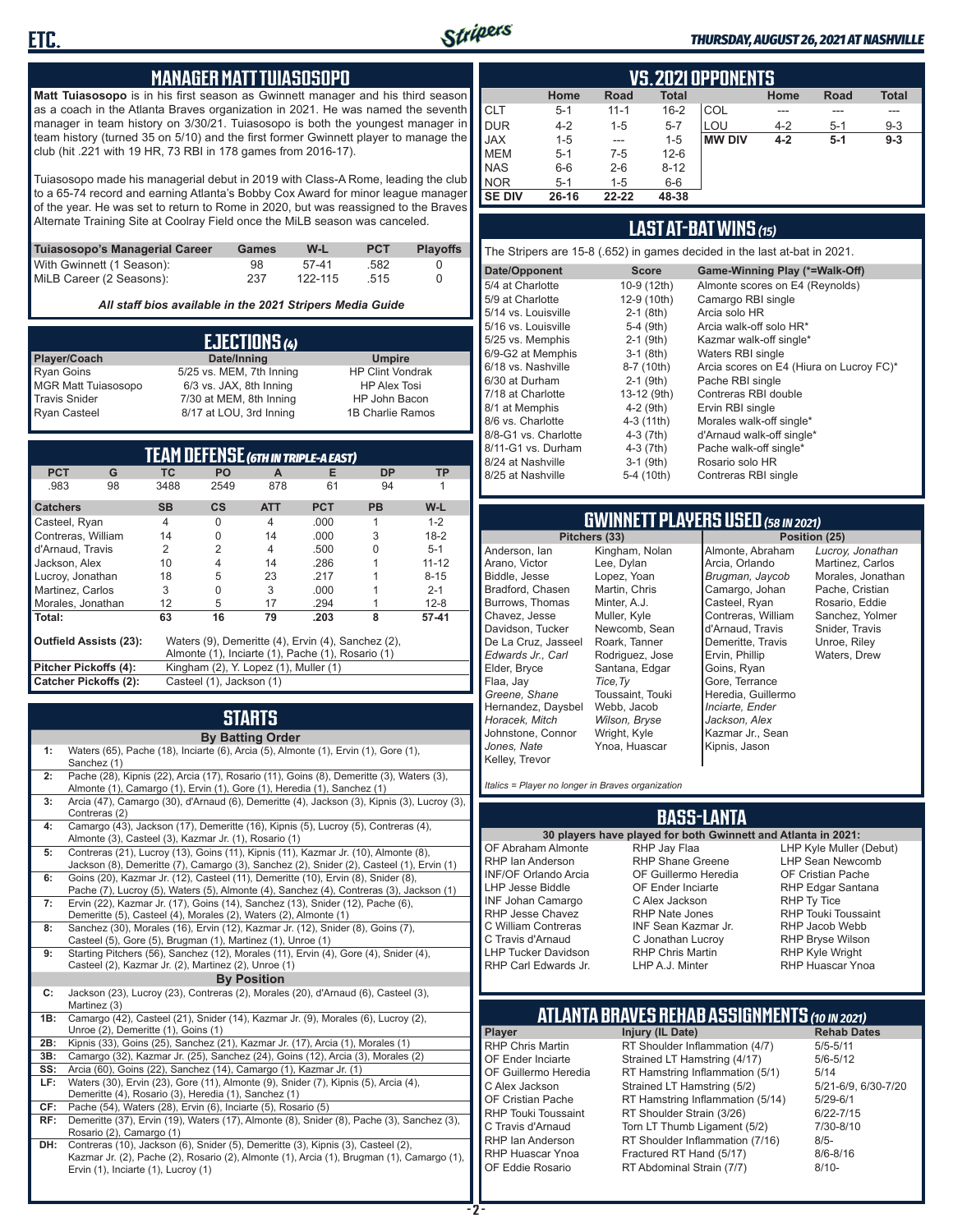### **STARTING PITCHER**



**ON BRAVES 40-MAN ROSTER**

#### *THURSDAY, AUGUST 26, 2021 AT NASHVILLE*

## **30 RYLE WRIGHT**

|      |     | <u>tus bible white in</u>                            | <b>BIO ON PAGE 105 OF MEDIA GUIDE</b>                                        |
|------|-----|------------------------------------------------------|------------------------------------------------------------------------------|
| B/T: | R/R | <b>BORN:</b> 10/2/95 in Huntsville, Alabama (Age 25) |                                                                              |
| HT:  | 6-4 |                                                      | <b>ACQUIRED:</b> Braves' 1st round pick (5th overall) in 2017 June draft out |
| WT:  | 215 | of Vanderbilt University (Nashville, TN)             |                                                                              |

*TONIGHT'S START:* Wright makes his 18th Triple-A start of the year in game three of a six-game series at Nashville ... It is his 46th career game (43rd start) with Gwinnett since 2018 (18-9, 3.69 ERA, .239 BAA) ... **He is 3-0 with a 2.05 ERA (7 ER in 30.2 IP) and .220 BAA (26 H, 7 BB, 32 SO) in his last five starts** ... At the Triple-A level in August, is a career 6-1 with a 2.80 ERA and .218 BAA in 16 games (13 starts).

*LEADERBOARD:* Entering play, Wright ranks among the Triple-A East top 10 in CG (T-1st, 1), SHO (T-1st, 1), ERA (2nd, 3.46), strikeouts (6th, 91), innings (T-7th, 91.0), BAA (9th, .249), and WHIP (10th, 1.34).

*2021 WITH GWINNETT:* In his first start on 5/5 at Charlotte, suffered his first Triple-A loss since 6/9/19 vs. Durham (was 8-0 with a 2.57 ERA in 12 starts from 6/14/19- 8/31/19) ... Started the Home Opener on 5/11 vs. Louisville (loss, 5.0 IP, 6 H, 3 ER, 2 BB, 5 SO) ... Pitched 11.0 scoreless innings over back-to-back starts vs. Memphis (10 H, 3 BB, 7 SO) from 5/25-5/30 ... On 7/8-G2 vs. Nashville, notched the first complete game and shutout of his professional career (7.0 IP, 1 H, 0 R in 6-0 win) ... On 7/27 at Memphis, tied his career high with 8.0 IP (4 H, 0 R, 2 BB, 5 SO in 1-0 win).

*2021 WITH ATLANTA:* Recalled twice, on 4/16 from the Alternate Training Site (started on 4/16 at the Chicago Cubs) and 6/22 from Gwinnett (started on 6/23 at the New York Mets) ... In two starts, is 0-1 with a 9.95 ERA and .292 BAA.

*2020 SEASON:* Made Atlanta's Opening Day roster for the second time in his career ... Went 2-4 with a 5.21 ERA, .243 BAA, and three quality starts in eight outings ... Made two starts for the Braves in the MLB Postseason, going 1-1 with a 9.45 ERA ... Won his first playoff start in Game 3 of the NLDS at Miami (6.0 IP, 3 H, 0 R, 2 BB, 7 SO in series-clinching 7-0 win) ... Also started Game 3 of the NLCS vs. the Los Angeles Dodgers (loss, 0.2 IP, 5 H, 7 ER, 2 BB, 0 SO, 2 HR in 15-3 loss).

*CAREER HIGHLIGHTS:* **2018:** MLB Futures Game selection (8-9, 3.46 ERA, .230 BAA in 27G between Double-A Mississippi and Gwinnett) ... Made his MLB debut with Atlanta (0-0, 4.50 ERA, .182 BAA in 4G) ... **2019:** Led the International League in wins with Gwinnett (11-4, 4.17 ERA in 21 starts) ... Went 0-3 with an 8.69 ERA in seven games (4 starts) with Atlanta.

| <b>WRIGHT'S OVERALL STATS</b> |                |         |            |       |           |           |     |            |             |  |  |  |  |
|-------------------------------|----------------|---------|------------|-------|-----------|-----------|-----|------------|-------------|--|--|--|--|
| Year                          | Team           | W-L     | <b>ERA</b> | G/GS  | <b>HR</b> | <b>BB</b> | so  | <b>BAA</b> | <b>WHIP</b> |  |  |  |  |
| 12021                         | ATLANTA (MLB)  | $0 - 1$ | 9.95       | 212   |           | 5         | 6   | .292       | 1.89        |  |  |  |  |
|                               | Gwinnett (AAA) | $5 - 4$ | 3.46       | 17/17 |           | 35        | 91  | .249       | 1.34        |  |  |  |  |
| MiLB Career:                  |                | 24-18   | 3.64       | 74/71 | 29        | 127       | 358 | .240       | 1.26        |  |  |  |  |
| MLB Career:                   |                | $2 - 8$ | 6.56       | 21/14 | 15        | 48        | 59  | .260       | 1.69        |  |  |  |  |

| <b>WRIGHT'S 2021 SPLITS (WITH GWINNETT)</b> |                     |           |                       |  |  |  |  |  |  |  |
|---------------------------------------------|---------------------|-----------|-----------------------|--|--|--|--|--|--|--|
|                                             | 3-2, 2.54 ERA (9G)  | Road:     | 2-2, 4.57 ERA (8G)    |  |  |  |  |  |  |  |
|                                             | 1-1, 2.38 ERA (4G)  | Night:    | 4-3, 3.82 ERA (13G)   |  |  |  |  |  |  |  |
|                                             | 5-4, 3.46 ERA (17G) | Reliever: | $0-0, - -$ ERA $(0G)$ |  |  |  |  |  |  |  |
| Home:<br>Day:<br>Starter:<br>Vs. LHB:       | .255 BAA, 6 HR      | Vs. RHB:  | .244 BAA, 2 HR        |  |  |  |  |  |  |  |

|         | <b>WRIGHT VS. NASHVILLE</b> |            |   |           |      |    |    |           |           |     |  |  |  |  |  |
|---------|-----------------------------|------------|---|-----------|------|----|----|-----------|-----------|-----|--|--|--|--|--|
|         | W-L                         | <b>ERA</b> | G | <b>GS</b> | IP   | н  | ER | <b>HR</b> | <b>BB</b> |     |  |  |  |  |  |
| 2021:   | $1 - 0$                     | 3.24       |   |           | 16.2 | 14 |    |           |           | I.D |  |  |  |  |  |
| Career: | $1 - 0$                     | 3.24       |   |           | 16.2 | 14 | 6  |           |           | ۱C  |  |  |  |  |  |

| <b>WRIGHT'S HIGHS &amp; LOWS</b> |                           |                                     |  |  |  |  |  |  |  |  |  |
|----------------------------------|---------------------------|-------------------------------------|--|--|--|--|--|--|--|--|--|
|                                  | <b>Season</b>             | Career (MiLB and MLB)               |  |  |  |  |  |  |  |  |  |
| IIP:                             | 8.0 (7/27 at MEM)         | 8.0 (2x, last: 7/27/21, GWN at MEM) |  |  |  |  |  |  |  |  |  |
| Iso:                             | 11 (8/1 at MEM)           | 13 (6/26/18, MIS vs. JAX)           |  |  |  |  |  |  |  |  |  |
| IBB:                             | 6 (7/1 at DUR)            | 6 (2x, last: 7/1/21, GWN at DUR)    |  |  |  |  |  |  |  |  |  |
| IH:                              | 8 (2x, last: 7/15 at CLT) | 10 (8/19/19, GWN at NOR)            |  |  |  |  |  |  |  |  |  |
| <b>IER:</b>                      | 6 (7/15 at CLT)           | 8 (4/28/19, GWN vs. TOL)            |  |  |  |  |  |  |  |  |  |
| Low-Hit CG:                      | No 9.0 IP CG              | No 9.0 IP CG                        |  |  |  |  |  |  |  |  |  |
| Low-ER CG:                       | No 9.0 IP CG              | No 9.0 IP CG                        |  |  |  |  |  |  |  |  |  |

|                                                               | <b>WRIGHT AT THE PLATE</b> |    |   |    |  |  |          |   |   |  |  |  |  |  |  |
|---------------------------------------------------------------|----------------------------|----|---|----|--|--|----------|---|---|--|--|--|--|--|--|
| AVG.<br>3B<br>HR<br><b>RBI</b><br>BB<br><b>SO</b><br>2B<br>AB |                            |    |   |    |  |  |          |   |   |  |  |  |  |  |  |
| 2021 w/ATL:                                                   | .333                       |    |   |    |  |  |          |   |   |  |  |  |  |  |  |
| 2021 w/GWN:                                                   | .250                       | 20 |   |    |  |  |          |   |   |  |  |  |  |  |  |
| MiLB Career:                                                  | .236                       | 55 | 6 | 13 |  |  | $\Omega$ | 4 | 5 |  |  |  |  |  |  |
| MLB Career:                                                   | 111                        | 9  |   |    |  |  |          |   |   |  |  |  |  |  |  |

|            |                |               |     |   |   |                |              |           |           |       | <b>WRIGHT'S 2021 STARTS (ALL LEVELS)</b> |              |                                                  |
|------------|----------------|---------------|-----|---|---|----------------|--------------|-----------|-----------|-------|------------------------------------------|--------------|--------------------------------------------------|
| Team       | Date/Opp.      | <b>Result</b> | IP  | н | R | <b>ER</b>      | <b>HR</b>    | <b>BB</b> | <b>SO</b> | NP-S  | Opp. Starter                             | <b>Final</b> | <b>Notes</b>                                     |
| <b>ATL</b> | 4/16 at CHC    | <b>ND</b>     | 4.1 | 3 | 2 |                |              |           | 5         | 78-46 | <b>Zach Davies</b>                       | W. 5-2       | Hit four batters (including Javier Baez twice).  |
| <b>GWN</b> | 5/5 at CLT     | $L.0-1$       | 5.0 | 8 | 4 | 3              | $\Omega$     |           | 8         | 83-55 | Jonathan Stiever                         | $L.6-9$      | First Triple-A loss since 6/9/19 vs. Durham.     |
| GWN        | 5/11 vs. LOU   | L. 0-2        | 5.0 | 6 | 3 | 3              | $\Omega$     | 2         | 5         | 89-56 | Ashton Goudeau                           | L, 0-4       | All three runs were allowed in first inning.     |
| <b>GWN</b> | 5/18 at NAS    | <b>ND</b>     | 4.2 |   | 5 | 5              |              | 2         | 4         | 93-53 | Aaron Ashby                              | L. 8-9       | Gwinnett led 6-5 when he exited.                 |
| <b>GWN</b> | 5/25 vs. MEM   | <b>ND</b>     | 5.0 | 4 | 0 | 0              | $\mathbf{0}$ |           | 4         | 88-55 | Angel Rondón                             | W. 2-1       | Gwinnett won on walk-off single by Kazmar Jr.    |
| <b>GWN</b> | 5/30 vs. MEM   | W. 1-2        | 6.0 | 6 | 0 | 0              | $\Omega$     |           | 3         | 78-48 | Angel Rondón                             | W. 5-0       | First back-to-back scoreless starts in Triple-A. |
| <b>GWN</b> | $6/5$ vs. JAX  | <b>ND</b>     | 6.0 |   | 5 | 4              | 2            |           |           | 94-61 | Jordan Holloway                          | L, 5-8       | Both HR allowed in four-run third inning.        |
| <b>GWN</b> | 6/11 at MEM    | <b>ND</b>     | 1.2 |   |   | $\Omega$       | $\Omega$     | 3         | 2         | 59-29 | <b>Connor Thomas</b>                     | $L, 3-4$     | Shortest Triple-A start since 4/28/19 vs. TOL.   |
| <b>GWN</b> | 6/17 vs. NAS   | <b>ND</b>     | 5.0 | 6 |   |                | $\Omega$     | 4         | 5         | 87-47 | <b>Bowden Francis</b>                    | L. 2-3       | Most walks allowed since 8/14/20 at MIA (6).     |
| <b>ATL</b> | 6/23 at NYM    | L, 0-1        | 2.0 | 4 | 5 | 5              |              | 3         |           | 55-29 | <b>Tylor Megill</b>                      | L. 3-7       | Three of four hits allowed went for extra bases. |
| <b>GWN</b> | 7/1 at DUR     | L. 1-3        | 6.0 | 3 | 4 | 4              |              | 6         | 5         | 84-42 | Dietrich Enns                            | L. 1-6       | Three of four ER on Brett Sullivan HR in 3rd.    |
| <b>GWN</b> | 7/8-G2 vs. NAS | W. 2-3        | 7.0 |   | 0 | 0              | $\Omega$     |           | 6         | 86-53 | <b>Blaine Hardy</b>                      | W. 6-0       | First career CG SHO in 78th professional start.  |
| <b>GWN</b> | 7/15 at CLT    | <b>ND</b>     | 3.0 | 8 | 6 | 6              |              |           | 5         | 71-46 | Jonathan Stiever                         | W, 11-10     | Charlotte led 6-3 when he exited.                |
| <b>GWN</b> | 7/21 vs. NOR   | $L. 2 - 4$    | 6.0 | 4 | 2 | 2              |              | 3         | 5         | 95-57 | Konner Wade                              | L. 1-2       | Winning run scored on a wild pitch in sixth.     |
| <b>GWN</b> | 7/27 at MEM    | W. 3-4        | 8.0 | 4 | 0 | $\Omega$       | $\Omega$     |           | 5         | 99-63 | <b>Jack Flaherty</b>                     | W, 1-0       | Tied career-high in IP (7/25/18, MIS vs. MOB).   |
| <b>GWN</b> | 8/1 at MEM     | <b>ND</b>     | 6.0 | 4 | 2 | 2              |              | $\Omega$  | 11        | 91-65 | Jack Flaherty                            | W. 4-2       | First 11 strikeout start since 8/19/19 at NOR.   |
| <b>GWN</b> | 8/8 vs. CLT    | <b>ND</b>     | 4.2 | 6 | 3 | $\mathfrak{p}$ |              | 3         | 6         | 97-62 | Tanner Banks                             | W. 4-3       | Allowed tying 2R homer to Mikie Mahtook.         |
| <b>GWN</b> | 8/13 vs. DUR   | W. 4-4        | 5.0 | 6 | 3 | 2              | $\Omega$     |           | 5         | 97-62 | Brent Honeywell Jr.                      | W. 6-4       | Three of six hits allowed went for extra-bases.  |
| <b>GWN</b> | 8/19 at LOU    | W. 5-4        | 7.0 | 6 |   |                |              |           | 5         | 86-57 | Bo Takahashi                             | W. 8-1       | Is 3-0 when pitching 7.0-plus this season.       |

| <b>STRIPERS STARTING PITCHERS (14 IN 2021)</b> |           |            |           |          |           |                             |                            |                                                    |  |  |  |  |
|------------------------------------------------|-----------|------------|-----------|----------|-----------|-----------------------------|----------------------------|----------------------------------------------------|--|--|--|--|
| <b>Pitcher</b>                                 | $W-L$     | <b>ERA</b> | <b>GS</b> | QS       |           | <b>Team W-L Run Support</b> | <b>Last Gwinnett Start</b> | <b>Final Line</b>                                  |  |  |  |  |
| Anderson, lan                                  | $0 - 0$   | 3.68       | 4         | 0        | $3 - 1$   | 1.75 RPG (7 Tot.)           | 8/24 at NAS (ND)           | 5.0 IP, 3 H, 1 R, 1 ER, 2 BB, 9 SO (90p/54s)       |  |  |  |  |
| Burrows, Thomas                                | $0 - 0$   | 0.00       |           | 0        | $1 - 0$   | $0.00$ RPG $(0$ Tot.)       | 7/21-G1 vs. NOR (ND)       | 1.0 IP, 0 H, 1 R, 0 ER, 3 BB, 2 SO (32p/13s)       |  |  |  |  |
| Davidson, Tucker                               | $2 - 1$   | 0.90       | 3         | 3        | $2 - 1$   | 5.33 RPG (16 Tot.)          | 5/23 at NAS (L)            | 6.0 IP, 1 H, 1 R, 1 ER, 1 BB, 9 SO, 1 HR (82p/51s) |  |  |  |  |
| De La Cruz, Jasseel                            | $0 - 3$   | 7.02       | 15        | 0        | $8 - 7$   | 2.27 RPG (34 Tot.)          | 8/14 vs. DUR (L)           | 0.0 IP, 3 H, 3 R, 3 ER, 1 BB, 0 SO, 1 WP (19p/10s) |  |  |  |  |
| Elder, Bryce                                   | $1 - 0$   | 3.60       |           | $\Omega$ | $1 - 0$   | 8.00 RPG (8 Tot.)           | 8/20 at LOU (W)            | 5.0 IP, 3 H, 2 R, 2 ER, 3 BB, 6 SO, 1 HR (89p/50s) |  |  |  |  |
| Johnstone, Connor                              | $1 - 6$   | 7.16       | 11        | $\Omega$ | $4 - 7$   | 1.82 RPG (20 Tot.)          | 7/31 at MEM (ND)           | 2.0 IP, 1 H, 0 R, 0 BB, 1 SO (27p/15s)             |  |  |  |  |
| Kingham, Nolan                                 | $0 - 4$   | 8.89       | 6         | $\Omega$ | $2 - 4$   | 1.33 RPG (8 Tot.)           | 8/15 vs. DUR (L)           | 5.0 IP, 9 H, 6 R, 6 ER, 2 BB, 3 SO, 1 HR (93p/56s) |  |  |  |  |
| Muller, Kyle                                   | $3 - 2$   | 3.04       | 11        | 4        | $9 - 2$   | 4.09 RPG (45 Tot.)          | 8/25 at NAS (ND)           | 6.0 IP, 2 H, 0 R, 2 BB, 4 SO, 1 WP (90p/56s)       |  |  |  |  |
| Roark. Tanner                                  | $0 - 0$   | 0.00       | 3         | $\Omega$ | $2 - 1$   | 2.67 RPG (8 Tot.)           | 8/22 at LOU (ND)           | 2.0 IP, 2 H, 0 R, 2 BB, 1 SO, 1 WP (32p/17s)       |  |  |  |  |
| Rodriguez, Jose                                | $4 - 3$   | 6.29       | 11        | $\Omega$ | $6 - 5$   | 3.09 RPG (34 Tot.)          | 8/21 at LOU (W)            | 6.0 IP, 6 H, 4 R, 4 ER, 2 BB, 3 SO, 1 HR (90p/62s) |  |  |  |  |
| Toussaint, Touki                               | $2 - 1$   | 4.32       | 4         | 2        | $2 - 2$   | 3.50 RPG (14 Tot.)          | 7/13 at CLT (W)            | 6.0 IP, 3 H, 2 R, 2 ER, 3 BB, 7 SO, 1 HR (89p/54s) |  |  |  |  |
| Wilson, Bryse                                  | $4 - 2$   | 4.47       | 9         | 3        | $6 - 3$   | 3.00 RPG (27 Tot.)          | 7/7 vs. NAS (ND)           | 5.0 IP, 8 H, 5 R, 5 ER, 2 BB, 2 SO, 2 HR (81p/50s) |  |  |  |  |
| Wright, Kyle                                   | $5 - 4$   | 3.46       | 17        | 6        | $9 - 8$   | 2.35 RPG (40 Tot.)          | 8/19 at LOU (W)            | 7.0 IP, 6 H, 1 R, 1 ER, 1 BB, 5 SO (86p/57s)       |  |  |  |  |
| Ynoa, Huascar                                  | $0 - 0$   | 4.32       | 2         | $\Omega$ | $2 - 0$   | 2.50 RPG (5 Tot.)           | 8/11-G2 vs. DUR (ND)       | 4.2 IP, 4 H, 3 R, 3 ER, 4 BB, 7 SO, 1 WP (83p/51s) |  |  |  |  |
| Total:                                         | $22 - 26$ | 4.75       | 98        | 18       | $57 - 41$ | 2.71 RPG (266 Tot.)         |                            |                                                    |  |  |  |  |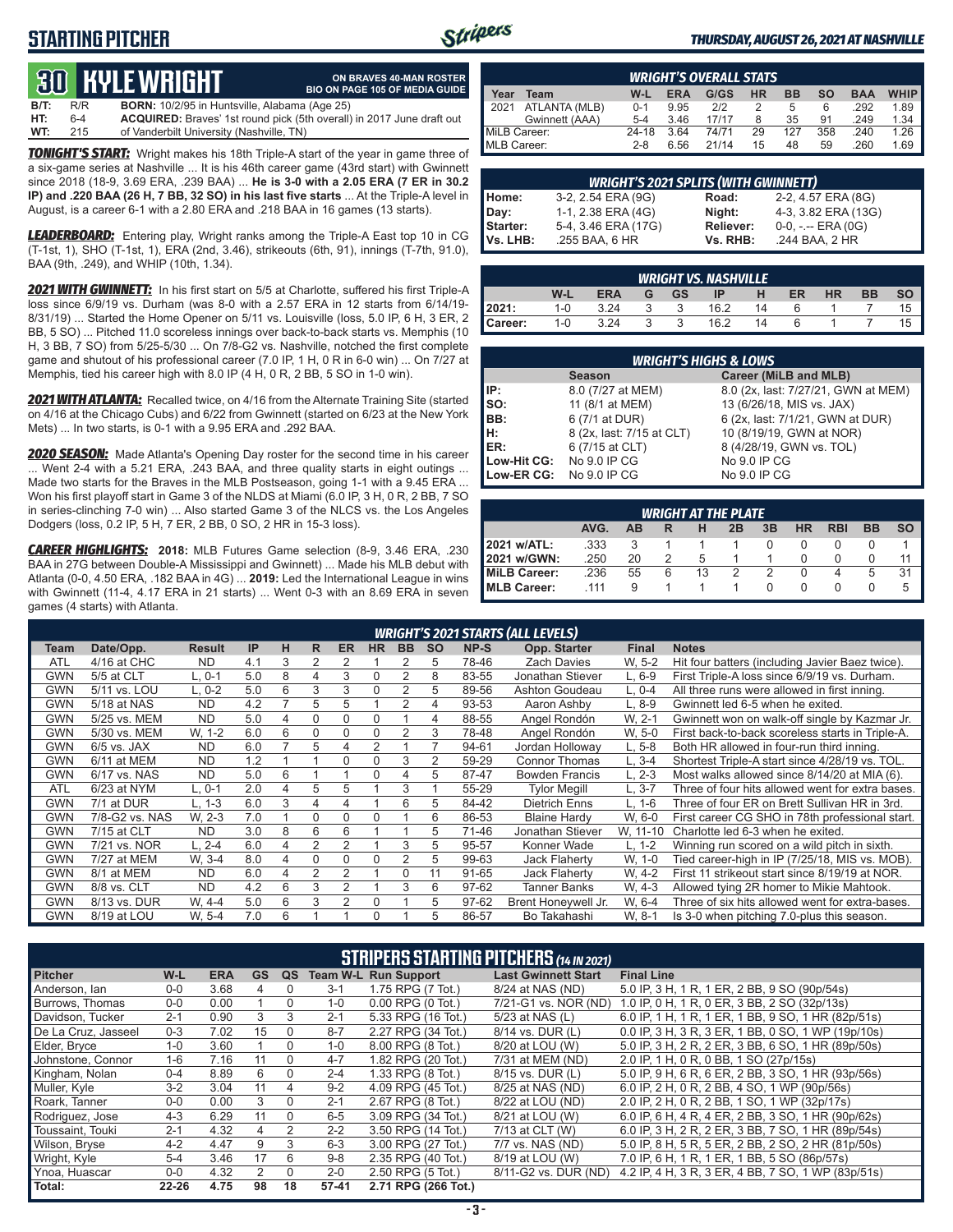### **BULLPEN**



#### *THURSDAY, AUGUST 26, 2021 AT NASHVILLE*

|            | <b>STRIPERS PITCHING BREAKDOWN</b>                                                       |      |       |     |         |    |         |     |      |  |  |  |  |  |
|------------|------------------------------------------------------------------------------------------|------|-------|-----|---------|----|---------|-----|------|--|--|--|--|--|
|            | W-L<br><b>HR</b><br><b>BAA</b><br><b>BB</b><br><b>ERA</b><br><b>SO</b><br>ER.<br>IP<br>R |      |       |     |         |    |         |     |      |  |  |  |  |  |
| Starters:  | $22 - 26$                                                                                | 4.75 | 420.2 | 236 | 222     | 58 | 171     | 416 | .256 |  |  |  |  |  |
| Relievers: | 35-15 3.21                                                                               |      | 429.0 | 172 | 153     | 47 | 167     | 501 | .217 |  |  |  |  |  |
| Total:     | 57-41 3.97                                                                               |      | 849.2 |     | 408 375 |    | 105 338 | 917 | .237 |  |  |  |  |  |
|            | <b>Saves/Opp:</b> 23/37 (62.2%) <b>Holds:</b> 45 <b>IR/Scored:</b> 76/24 (31.6%)         |      |       |     |         |    |         |     |      |  |  |  |  |  |

| <b>PITCHING BY MONTH</b> |           |            |       |     |     |           |           |           |                       |
|--------------------------|-----------|------------|-------|-----|-----|-----------|-----------|-----------|-----------------------|
|                          | W-L       | <b>ERA</b> | IP    | R   | ER  | <b>HR</b> | <b>BB</b> | <b>SO</b> | <b>BAA</b>            |
| May:                     | $14 - 10$ | 3.50       | 211.0 | 90  | 82  | 28        | 65        | 240       | .222 I                |
| June:                    | $9 - 16$  | 4.55       | 213.2 | 115 | 108 | 26        | 94        | 223       | .263                  |
| July:                    | $17 - 11$ | 4.50       | 242.0 | 131 | 121 | 37        | 100       | 261       | .240 I                |
| August:<br>September:    | $17 - 4$  | 3.15       | 183.0 | 72  | 64  | 14        | 79        | 193       | $.218$ $\blacksquare$ |

|                     | <b>RELIEF SUMMARY (CURRENT STRIPERS ONLY, GWINNETT STATS ONLY)</b> |            |    |           |            |        |              |                    |                                                    |                         |  |
|---------------------|--------------------------------------------------------------------|------------|----|-----------|------------|--------|--------------|--------------------|----------------------------------------------------|-------------------------|--|
| <b>Pitcher</b>      | W-L                                                                | <b>ERA</b> | G  | <b>GF</b> | <b>HLD</b> | SV/OPP | <b>IR/RS</b> | <b>Last Outing</b> | <b>Last Final Line</b>                             | <b>Scoreless Streak</b> |  |
| Arano, Victor       | $1 - 1$                                                            | 2.86       | 26 | 8         |            | 2/4    | 3/0          | 8/24 at NAS        | 2.0 IP, 0 H, 0 R, 1 BB, 2 SO (27p/19s)             | 3G (4.0 IP)             |  |
| Biddle, Jesse (L)   | $0 - 1$                                                            | 2.31       | 24 |           | 6          | 0/1    | 9/3          | 8/25 at NAS        | 0.0 IP, 3 H, 2 R, 2 ER, 1 BB, 0 SO, 1 HR (16p/7s)  | $-1G$                   |  |
| Bradford, Chasen    | 4-0                                                                | 4.14       | 29 |           | 6          | 0/1    | 2/2          | 8/21 at LOU        | 1.0 IP, 2 H, 0 R, 0 BB, 1 SO (12p/10s)             | 2G (2.0 IP)             |  |
| Burrows, Thomas (L) | $3 - 1$                                                            | 2.55       | 26 |           | 3          | 0/0    | 18/6         | 8/22 at LOU        | Loss, 1.0 IP, 1 H, 1 R, 1 ER, 1 BB, 2 SO (21p/11s) | $-1G$                   |  |
| De La Cruz, Jasseel | $1 - 0$                                                            | L.93       | 3  |           |            | 0/0    | 0/0          | 7/10 vs. NAS       | 3.0 IP, 0 H, 0 R, 3 BB, 3 SO (49p/28s)             | 2G (4.0 IP)             |  |
| Flaa, Jay           | $1 - 1$                                                            | 6.08       | 23 | 5         |            | 1/1    | 2/0          | 8/22 at LOU        | 0.2 IP, 2 H, 4 R, 2 ER, 4 BB, 1 SO (33p/13s)       | $-2G$                   |  |
| Johnstone, Connor   | $2 - 0$                                                            | 2.45       | 15 |           |            | 0/0    | 12/5         | 8/22 at LOU        | 0.1 IP, 0 H, 0 R, 0 BB, 0 SO (3p/2s)               | 1G (0.1 IP)             |  |
| Kelley, Trevor      | $2 - 2$                                                            | l.47       | 28 | 8         |            | 0/2    | 9/2          | 8/25 at NAS        | Hold, 1.0 IP, 0 H, 0 R, 0 BB, 1 SO (12p/7s)        | 8G (7.0 IP)             |  |
| Lee, Dylan (L)      | $4 - 1$                                                            | .63        | 29 |           | 6          | 1/2    | 6/0          | 8/24 at NAS        | Win, 1.0 IP, 1 H, 0 R, 0 BB, 1 SO (15p/10s)        | 8G (9.1 IP)             |  |
| Lopez, Yoan         | $3-2$                                                              | 3.65       | 24 | 6         | 4          | 1/3    | 4/2          | 8/25 at NAS        | 1.0 IP, 3 H, 2 R, 2 ER, 0 BB, 2 SO (23p/17s)       | $-1G$                   |  |
| Newcomb, Sean (L)   | $3-0$                                                              | .80        | 13 |           |            | 3/3    | 0/0          | 8/25 at NAS        | Win, 2.0 IP, 0 H, 0 R, 1 BB, 1 SO (31p/19s)        | 6G (8.0 IP)             |  |
| Roark, Tanner       | $4 - 1$                                                            | 2.88       | 18 |           |            | 1/2    | 0/0          | 8/19 at LOU        | 2.0 IP, 0 H, 0 R, 0 BB, 1 SO (20p/13s)             | 4G (6.2 IP)             |  |
| Rodriguez, Jose     | $0 - 0$                                                            | 3.60       |    |           |            | 0/0    | 0/0          | 5/26 vs. MEM       | 1.0 IP, 2 H, 1 R, 1 ER, 0 BB, 1 SO, 1 HR (13p/10s) | $-2G$                   |  |
| Webb, Jacob         | $1 - 1$                                                            | 2.31       | 23 | 18        |            | 6/6    | 0/0          | 8/24 at NAS        | Save, 1.0 IP, 1 H, 0 R, 0 BB, 3 SO (19p/14s)       | 2G (2.0 IP)             |  |

| <b>SCORELESS INNINGS STREAKS (15-PLUS INNINGS)</b> |         |                |                  |  |  |  |  |
|----------------------------------------------------|---------|----------------|------------------|--|--|--|--|
| Pitcher                                            | Length  | <b>Dates</b>   | <b>Stats</b>     |  |  |  |  |
| Bradford, C.                                       | 16.0 IP | 5/7-6/13 (10G) | 6 H, 3 BB, 12 SO |  |  |  |  |

## **54 VICTOR ARANO** *- RHP - 26 YRS - COSAMALOAPAN, MEXICO*

- **• 2021 with GWN: Is 1-0 with 0.77 ERA (1 ER in 11.2 IP), 1 SV, and .154 BAA (6 H, 5 BB, 17 SO) in 10G since 7/15** ... **5/14 vs. LOU:** Earned GWN's first save of 2021 (1.0 IP, 1 H in 2-1 win) ... **8/1 at MEM:** Earned first win (2.0 IP, 2 H, 0 R, 1 SO in 4-2 win).
- **• 2021 with ATL:** Recalled on 5/8, but did not pitch ... Optioned on 5/10 ... DFA'd and outrighted to Gwinnett on 6/6.
- **• 2020:** Was a member of Philadelphia's 60-man player pool, but spent the entire year at the Alternate Site in Lehigh Valley ... DFA'd by the Phillies on 1/18.
- **• 2019:** Limited to just 6G with Triple-A Lehigh Valley (2-0, 0.00 ERA in 3G) and Philadelphia (1-0, 3.86 ERA in 3G) ... Was on injured list from 4/20-end of season (right elbow inflammation).
- **• Acquired:** Claimed off waivers from Philadelphia (1/22/21) ... Originally signed by the Los Angeles Dodgers as a non-drafted free agent (4/4/13).
- **• MLB Career:** 3-2, 2.65 ERA, .224 BAA, 3 SV in 73G with Philadelphia (2017-19).

### **48 JESSE BIDDLE** *- LHP - 29 YRS - PHILADELPHIA, PA*

- **• 2021 with GWN: 6/23-8/21:** Went 0-0 with 0.60 ERA (1 ER in 15.0 IP) and .236 BAA (13 H, 9 BB, 29 SO) in 15G.
- **• GWN Career:** 1-1, 2.06 ERA (8 ER in 35.0 IP), 1 SV (1-for-3) in 32G since 2018. **• 2021 with ATL:** Had his contract selected on 4/17, pitched in 8G with the Braves
- (0-0, 8.44 ERA, 10 ER in 10.2 IP) ... DFA'd on 5/17, outrighted to Gwinnett on 5/19. **• Spring Training:** 0-0, 3.00 ERA, .257 BAA, 2 SV in 9G with Cincinnati ... Released
- on 3/26 after re-signing as MiLB FA on 12/11/20. **• 2020:** Opened the year at Cincinnati's Alternate Training Site ... Contract selected on 8/25 (0-0, 0.00 ERA, 0 ER in 0.2 IP in 1G) ... Placed on 10-day injured list on 8/29 (left shoulder impingement) and missed the remainder of the year.
- **• Acquired:** MiLB FA (4/2/21) ... Originally Philadelphia's 1st-round pick (27th overall) in 2010 out of Germantown Friends High School (Philadelphia, PA).
- **• MLB Career:** 6-2, 5.07 ERA, .261 BAA, 1 SV in 99G with ATL (2018-19, 2021), SEA (2019), TEX (2019), CIN (2020).

### **28 CHASEN BRADFORD** *- RHP - 32 YRS - LAS VEGAS, NV*

- **• 2021 with GWN: All 4 of his wins (4-0) have been 2.0-IP outings:** 5/15 vs. LOU (1 H, 0 R, 2 SO), 6/16 vs. NAS (3 H, 1 ER, 3 SO), 6/24 at NOR (0 H, 0 R, 1 BB, 3 SO), and 7/31 at MEM (2.0 IP, 1 H, 1 ER, 1 SO) ... **5/7-6/13:** Posted team-best 16.0-IP scoreless streak over 10G (6 H, 3 BB, 12 SO).
- **• 2020:** Re-signed by Seattle to an MiLB deal on 1/15, but was not included on the Mariners' 60-man player pool ... Did not play.
- **• 2019:** Split time between Seattle (0-0, 4.86 ERA, 1 SV in 12G) and Triple-A Tacoma (0-0, 6.75 ERA, 1 SV in 5G).
- **• Acquired:** MiLB FA (3/15/21) ... Originally the New York Mets' 35th round pick in 2011 out of the University of Central Florida.
- **• MLB Career:** 7-0, 3.89 ERA, .253 BAA, 1 SV in 86G with NYM, SEA (2017-19).

|                | <b>PITCHER AWARDS &amp; HONORS</b>  |                         |
|----------------|-------------------------------------|-------------------------|
| <b>Pitcher</b> | <b>Award/Date</b>                   | <b>Stats</b>            |
| Wilson. B.     | AAA East Pitcher of Week (6/28-7/4) | 0-0, 7.0 IP, 0 ER, 7 SO |

### **49 THOMAS BURROWS** *- LHP - 26 YRS - FLORENCE, AL*

- **• 2021 with GWN: Is 2-1 with 1.21 ERA (3 ER in 22.1 IP) and .145 BAA (11 H, 16 BB, 33 SO) in 17G (1 start) since 6/20** ... **6/20-7/2:** Struck out 12 over 7.0 scoreless IP (3 H, 1 BB) in 5G ... **7/21-G2 vs. NOR:** Made the first start of his pro career (ND, 1.0 IP, 0 H, 1 R, 0 ER, 3 BB, 2 SO) ... **8/17 at LOU:** Improved to 3-0 (1.2 IP, 1 H, 0 R, 1 BB, 1 SO) in 4-2 win.
- **• GWN Career:** 4-2, 3.61 ERA, .200 BAA, 6 SV (6-for-7) in 54G since 2019.
- **• 2020:** Was an NRI to Spring Training, but not included on 60-man player pool.
- **• 2019:** Went 2-4 with a 4.42 ERA, .221 BAA, and 7 saves (7-for-9) in 43G between Double-A Mississippi and Gwinnett ... Stranded 16 of 17 inherited runners with the Stripers (94.1%) ... Won Atlanta's Bill Lucas Award for community service.
- **• Acquired:** Via trade with Seattle (1/11/17) ... Originally the Mariners' 4th-round pick in 2016 out of the University of Alabama.

#### **45 JAY FLAA** *- RHP - 29 YRS - BISMARCK, ND*

- **• 2021 with GWN: 5/13-6/24:** Did not allow an ER over his first 10G (1 R in 11.0 IP, 7 H, 9 BB, 15 SO, .171 BAA) ... **7/18 at CLT:** Earned his first save with GWN, tossing 1.0 IP (1 H, 1 ER, 0 BB, 2 SO) in a come-from-behind 13-12 victory ... **8/3 vs. CLT:** Earned first win with GWN (1.0 IP, 1 H, 0 R, 1 BB, 1 SO in 4-2 win).
- **• 2021 with ATL:** From 5/23-5/30, went 0-0 with a 27.00 ERA (4 ER in 1.1 IP) in 1G . Outrighted to Gwinnett on 7/13.
- **• 2021 with BAL:** Selected by Baltimore on 4/26 and made his MLB debut on 4/27 vs. the NY Yankees (1.1 IP, 2 BB, 1 SO, struck out Aaron Judge) ... Optioned on 4/28, appeared in 1G with Triple-A Norfolk (0-0, 16.20) ... DFA'd on 5/8.
- **• Spring Training:** 0-0, 3.38 ERA, .200 BAA, 0 SV in 3G with Baltimore.
- **• 2020:** Was not on Baltimore's 60-man player pool, did not play.
- **• 2019:** Went 2-5 with a 4.69 ERA, .256 BAA, and 5 SV in 40G (3 starts) between
- Double-A Bowie and Norfolk (2-3, 5.24 ERA, 4 SV in 29G during Triple-A debut). **• Acquired:** Claimed off waivers from Baltimore (5/11/21) ... Originally the Orioles'
- 6th-round pick in 2015 out of North Dakota State University (Fargo, ND).
- **• MLB Career:** 0-0, 13.50 ERA, .300 BAA in 2G with Baltimore, Atlanta (2021).

### **51 CONNOR JOHNSTONE** *- RHP - 26 YRS - SAN DIEGO, CA*

- **• 2021 with GWN: Is 2-0 with 2.45 ERA and .169 BAA in 15G in relief** (1-6, 7.16 ERA, .313 BAA in 11 starts) ... **5/4-5/8:** Threw 8.0 scoreless IP over his first 2 outings, including a 5.0-inning spot start (win, 1 H, 0 BB, 5 SO) on 5/8 at CLT ... **7/15-8/5:** Went 2-0 with 1.59 ERA (2 ER in 11.1 IP) and .158 BAA in 8G (1GS).
- **• GWN Career:** 7-6, 5.04 ERA, .262 BAA, 0 SV in 38G (15 starts) since 2018. **• Spring Training:** 0-1, 4.76 ERA, .273 BAA, 1 SV in 6G with Atlanta (NRI).
- **• 2020:** Was an NRI to Braves Spring Training, but not on 60-man player pool.
- **• 2019:** With Double-A Mississippi and Gwinnett, went 7-4 with a 4.24 ERA, .296
- BAA, and 1 SV in 35G (7 starts) ... His 7 wins ranked T-8th in the Braves org. **• Acquired:** Braves 21st-round pick in 2017 out of Wake Forest University.
- **• Local Product:** Played baseball at Roswell High School (Roswell, GA).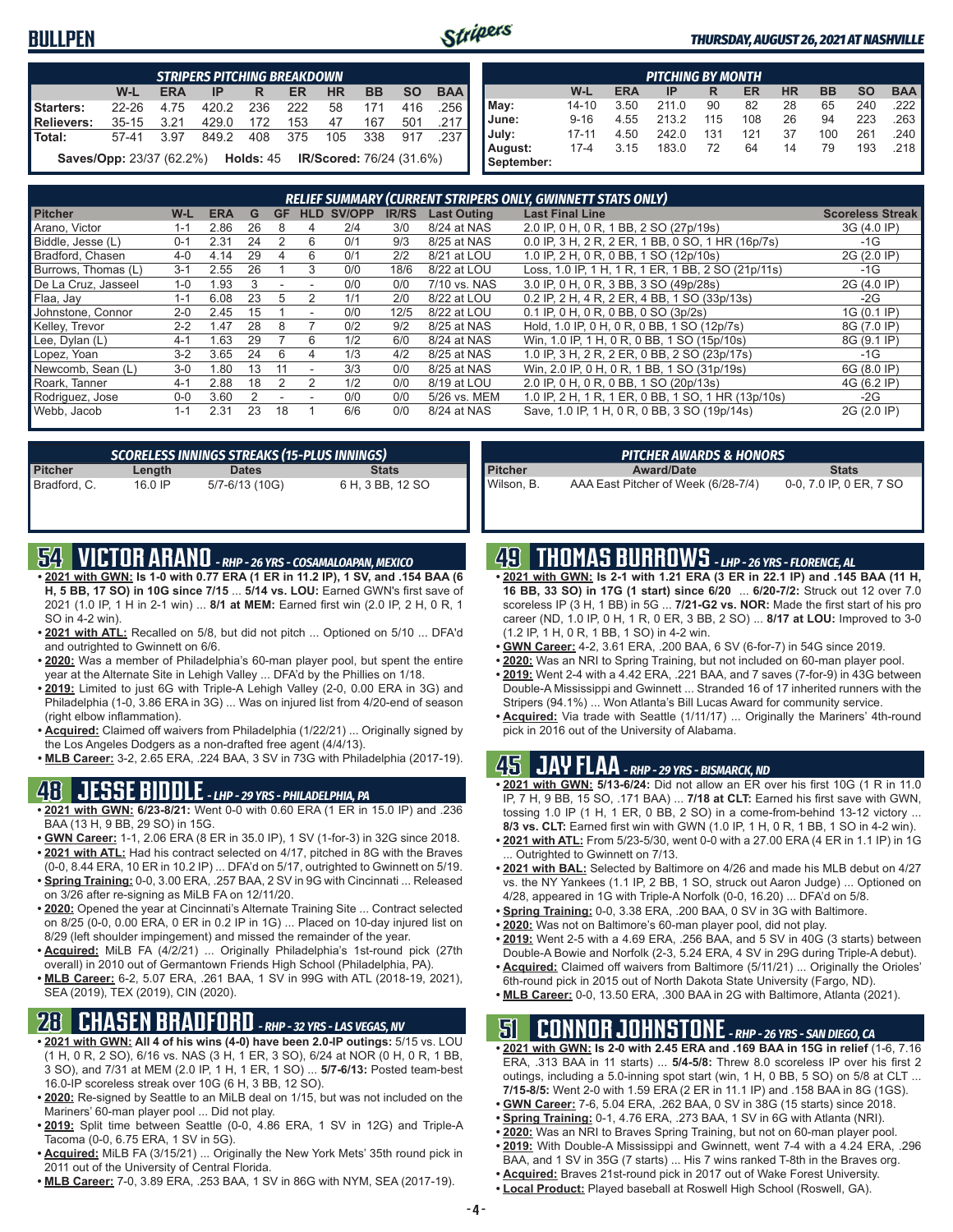### **BULLPEN**

### **43 TREVOR KELLEY** *- RHP - 27 YRS - PROVIDENCE, RI*

- **• 2021 with GWN: Is 2-0 with 0.00 ERA (1 R, 0 ER in 14.0 IP) and .109 BAA (5 H, 6 BB, 21 SO) over 14G since 7/11** ... **5/12-6/27:** Allowed runs in just 2 of 13G for a 1.72 ERA (3 ER in 15.2 IP, 13 H, 6 BB, 15 SO, .241 BAA).
- **• Spring Training:** Did not pitch in Chicago Cubs' MLB camp ... Released on 4/23. **• 2020:** Pitched in 4G with Philadelphia, going 0-0 with a 10.80 ERA ... Outrighted on 8/14 and spent the rest of the season at the Phillies Alternate Site.
- **• 2019:** In 52G with Triple-A Pawtucket, went 5-5 with a 1.79 ERA, .216 BAA, and 12 SV ... Was an International League Midseason and Postseason All-Star and a *Baseball America* Triple-A All-Star ... Led IL in appearances and was T-1st in saves ... Made MLB debut on 7/2 at Toronto and logged 10G with Boston (0-3, 8.64 ERA).
- **• Acquired:** MiLB FA (4/28/21) ... Originally Boston's 36th-round pick in 2015 out of the University of North Carolina at Chapel Hill.
- **• MLB Career:** 0-3, 9.26 ERA, .347 BAA, 0 SV in 14G with BOS (2019), PHI (2020).

### **58 DYLAN LEE** *- LHP - 27 YRS - DINUBA, CA*

- **• 2021 with GWN: Is 2-1 with 0.00 ERA (1 R, 0 ER in 13.2 IP), 1 SV, and .130 BAA (6 H, 2 BB, 16 SO) in 12G since 7/18** ... **5/4 at CLT:** Earned the win in his Stripers' debut (2.0 IP, 1 H, 1 R, 0 ER, 0 BB, 3 SO in 10-9 win in 12 innings) ... **6/11 at MEM:** Recorded his first pro hit, a double (1-for-2, R) ... **5/26-7/9:** Had a 1.65 ERA (3 ER in 16.1 IP, 9 H, 2 BB, 12 SO) and .161 BAA over 12G ... **8/18 at LOU:** Earned his first save with the Stripers (1.0 IP, 0 H, 0 R, 0 BB, 1 SO in 4-1 win).
- **• Spring Training:** 0-0, 0.00 ERA, 0 SV in 2G with Miami ... Released on 3/29.
- **• 2020:** Was a non-roster invite to Marlins Spring Training, but was not on Miami's 60-man player pool ... Did not play.
- **• 2019:** Logged 45G between Double-A Jacksonville (0-3, 1.91 ERA, .176 BAA, 13 SV in 32G) and Triple-A New Orleans (1-3, 4.71 ERA, .329 BAA, 0 SV in 13G).
- **• Acquired:** MiLB FA (4/15/21) ... Originally Miami's 10th-round pick in 2016 out of Cal State Fresno.

## **55 YOAN LOPEZ** *- RHP - 28 YRS - NUEVA GERONA, CUBA*

- **• 2021 with GWN:** Has a pair of wins in extra innings, 6/9-G2 at MEM (1.0 IP, 1 H, 0 R in 3-1 win in 8 innings) and 6/18 vs. NAS (1.0 IP, 2 H, 1 R, 0 ER, 1 SO in 8-7 win in 10 innings) ... **7/18-8/21:** Went 1-0 with 0.82 ERA (1 ER in 11.0 IP) and .162 BAA (6 H, 4 BB, 13 SO) in 10G ... **8/11-G2 vs. DUR:** Tallied his first save with the Stripers (1.0 IP, H, 0 R, 3 BB, 2 SO), leaving bases loaded in 5-3 win
- **• 2021 with ARI:** Began the season on Arizona's Opening Day roster ... In 2 stints, went 0-0 with a 6.57 ERA (9 ER in 12.1 IP) and 0 SV (0-for-3) in 13G ... DFA'd on 5/20, traded to Atlanta on 5/22 and optioned to Gwinnett.
- **• Spring Training:** 1-0, 4.91 ERA, .214 BAA, 0 SV in 8G with Arizona.
- **• 2020:** In 20G with Arizona, went 0-1 with a 5.95 ERA, .269 BAA, and 2 holds.
- **• 2019:** Set MLB career highs in G (70) and holds (21), going 2-7 with a 3.41 ERA, .232 BAA, and 1 SV (1-for-4) with the D-backs.
- **• Acquired:** Via trade with Arizona in exchange for CF Deivi Estrada (5/22/21) ... Originally signed by the D-backs as a NDFA out of Cuba (1/16/15).
- **• MLB Career:** 2-8, 4.25 ERA, .252 BAA, 1 SV in 113G with Arizona (2018-21).

## **34 SEAN NEWCOMB** *- LHP - 28 YRS - BROCKTON, MA*

- **• 2021 with GWN: Is 3-0 with 0.00 ERA (0 ER in 8.0 IP), 2 saves (2-for-2), and .111 BAA (3 H, 2 BB, 11 SO) in 6G since 8/6** ... Overall, is 3-for-3 in saves (0.00 ERA, 0 ER in 3.0 IP, 1 H, 0 BB, 5 SO in those outings) ... **5/6-7/3:** Struck out 8 over 3.0 scoreless IP (1 H, 1 BB) in 3G ... **7/16 at CLT:** Struck out the side in 9th for his first career save with GWN (1.0 IP, 0 H, 0 R, 1 HB) ... **8/6 vs. CLT:** Struck out 4 over 2.0 IP (2 H, 0 R) in 10th and 11th for the win in 4-3 victory ... **8/12 vs. DUR:** Finished off 6-hit shutout with 2nd save (1.0 IP, 1 H, 0 R) ... **8/25 at NAS:** Earned 2nd win in extra innings this year, pitching scoreless 9th and 10th (2.0 IP, 0 H, 0 R, 1 SO) in 5-4 win.
- **• GWN Career:** 8-4, 2.60 ERA, .201 BAA, 3 SV (3-for-3) in 28G (14GS) since 2017. **• 2021 with ATL:** In 26G in relief, is 2-0 with a 5.68 ERA, .250 BAA, and 1 SV ... Has
- been optioned to Gwinnett 3 times (5/5, 6/30, 7/31).
- **• 2020:** Made just 4 starts with the Braves (0-2, 11.20 ERA) ... Spent most of the year at the Alternate Training Site at Coolray Field.
- **• Acquired:** Via trade with the Los Angeles Angels in exchange for SS Andrelton Simmons (11/12/15) ... Originally the Angels' 1st-round pick (15th overall) in 2014 out of the University of Hartford (West Hartford, CT).
- **• MLB Career:** 24-23, 4.27 ERA, .243 BAA, 2 SV in 135G (57GS) with Atlanta (2017-21) ... In 6G during the 2018-19 Postseasons, went 1-0 with a 1.08 ERA.

### **57 TANNER ROARK** *- RHP - 34 YRS - WILMINGTON, IL*

- **• 2021 with GWN: In 12G (3 starts) since 7/4, is 3-0 with 1.19 ERA (3 ER in 22.2 IP), 1 SV, and .160 BAA (12 H, 8 BB, 21 SO)** ... **6/4-6/20:** Pitched 11.0 scoreless innings over 5G (8 H, 4 BB, 11 SO, .205 BAA) ... **7/13 at CLT:** Notched his first save since 2015 with WAS (2.0 IP, 3 H, 1 ER, 0 BB, 2 SO in 5-3 win).
- **• 2021 with ATL:** Contract selected on 6/24, but did not pitch before being optioned back to Gwinnett on 6/27.
- **• 2021 with TOR:** Was on Toronto's Opening Day roster, went 0-1 with a 6.43 ERA in 3G (1 start) ... Released by the Blue Jays on 5/3.
- **• Spring Training:** 2-1, 8.44 ERA, .295 BAA in 4 starts with Toronto.
- **• 2020:** Made 11 starts with the Blue Jays, going 2-3 with a 6.80 ERA and .309 BAA.
- **• 2019:** Went 10-10 with a 4.35 ERA and .275 BAA in 31 starts with CIN and OAK.
- **• Acquired:** MiLB FA (5/10/21) ... Originally Texas's 25th-round pick in 2008 out of the University of Illinois at Urbana-Champaign.
- **• MLB Career:** 76-68, 3.85 ERA, .254 BAA, 1 SV in 227G (184 starts) with WSH, CIN, OAK, TOR (2013-21) ... Pitched in 2014 and 2016 Postseasons with Nationals (0-1, 3.86 ERA in 3G, 1 start).

## **71 JACOB WEBB** *- RHP - 28 YRS - RIVERSIDE, CA*

- **• 2021 with GWN:** I**s 6-for-6 in saves (T-6th in Triple-A East), posting 3.00 ERA (2 ER in 6.0 IP, 5 H, 1 BB, 10 SO, 1 HB) in those outings** ... **5/26-6/9:** Struck out 5 over 5.0 IP (0 R, 2 H, 0 BB) in 5G ... **7/17-8/8:** Pitched 8.0 scoreless innings over 8G, going 1-0 with a .103 BAA (3 H, 2 BB, 11 SO) and 2 saves (2-for-2).
- **• GWN Career:** 3-4, 3.44 ERA, .185 BAA, 18 SV (18-for-21) in 63G since 2018.
- **• 2021 with ATL:** Recalled 5 times (4/7, 4/10, 6/5, 6/17, 8/13) ... In 20G with the Braves, is 1-2 with a 4.29 ERA (10 ER in 21.0 IP) and a .299 BAA.
- **• Spring Training:** 1-0, 2.57 ERA, .222 BAA, 2 HLD in 7G with Atlanta ... Optioned to the Alternate Training Site in Gwinnett on 3/25.
- **• 2020:** Assigned to the Alternate Training Site on 7/19, but missed over a month with a right shoulder strain (placed on 60-day injured list on 7/20) ... Activated on 9/8 and went 0-0 with a 0.00 ERA (0 ER in 10.0 IP) and .200 BAA in 8G ... Made his MLB Postseason debut, going 0-0 with a 9.00 ERA (3 ER in 3.0 IP) in 3G.
- **• 2019:** Made his MLB debut with Atlanta, going 4-0 with a 1.39 ERA (5 ER in 32.1 IP), .205 BAA, 9 holds, and 2 saves (2-for-4) in 36G ... Also logged 10G with Gwinnett (0-1, 6.97 ERA, .225 BAA, 1 SV).
- **• Acquired:** Braves' 18th-round pick in 2014 out of Tabor College (Hillsboro, KS).
- **• MLB Career:** 5-2, 2.13 ERA, .238 BAA, 2 SV in 64G with Atlanta (2019-21).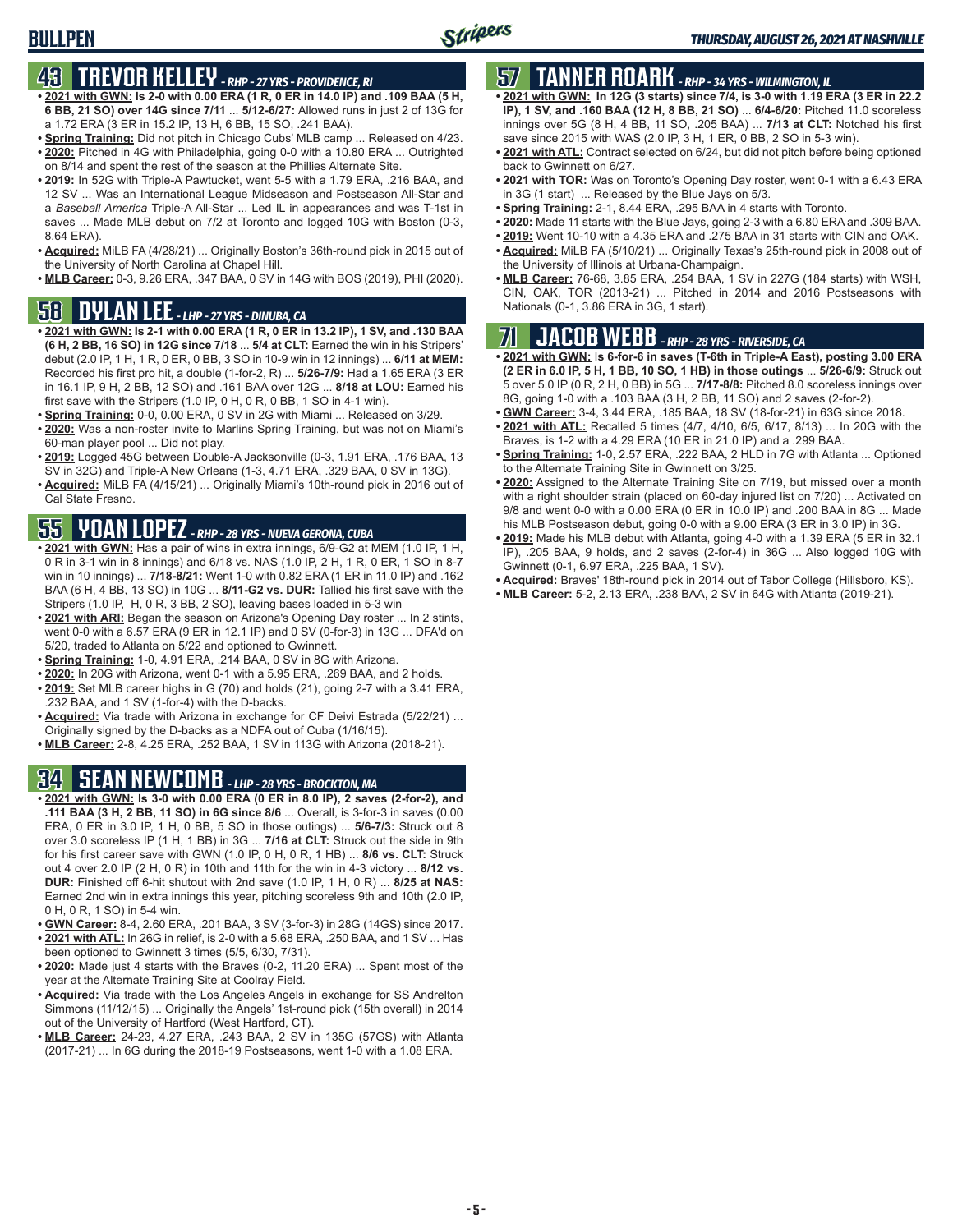| <b>OFFENSE</b> |  |                                                                                                        | Stripers |  |  |  |  |  | <b>THURSDAY, AUGUST 26, 2021 AT NASHVILLE</b> |
|----------------|--|--------------------------------------------------------------------------------------------------------|----------|--|--|--|--|--|-----------------------------------------------|
| TOTAL:         |  | 250, 133 HR, 764 OPS RISP: 269, 40 HR, 825 OPS RUNS/INNING: 1 2 3 4 5 6 7 8 9 X TOT                    |          |  |  |  |  |  |                                               |
| Vs. LHP:       |  | 251, 50 HR, 786 OPS RISP/20: 263, 19 HR, 818 OPS Stripers: 71 51 48 52 64 53 63 57 42 14 515           |          |  |  |  |  |  |                                               |
|                |  | Vs. RHP: 250, 83 HR, 753 OPS LOADED: 319, 8 HR, 1.015 OPS Opponents: 65 47 52 53 40 47 40 29 21 14 408 |          |  |  |  |  |  |                                               |

|            | <b>HOME RUNS</b><br><b>MULTI-GAMES</b> |                |                |                          |                |                          |                |                        |                                                 |                |                |                          |
|------------|----------------------------------------|----------------|----------------|--------------------------|----------------|--------------------------|----------------|------------------------|-------------------------------------------------|----------------|----------------|--------------------------|
| Player     | 1R                                     | 2R             | 3R             | <b>GS</b>                | Tot.           |                          |                | Off LH Off RH Team W-L | Last HR with Gwinnett (Regular Season)          | <b>Hit</b>     | <b>RBI</b>     | <b>HR</b>                |
| Almonte    | $\overline{2}$                         |                |                | $\overline{ }$           | 3              |                          | 2              | $3-0$                  | 5/30/21 vs. MEM, 1R (RH Connor Jones)           | 8              | 5              |                          |
| Arcia      | 12                                     | 5              | ÷.             | $\sim$                   | 17             |                          | 10             | $10 - 4$               | 8/17/21 at LOU, 1R (RH Hunter Greene)           | 20             | 10             | 2                        |
| Brugman    |                                        |                |                |                          |                |                          |                | $0 - 0$                |                                                 |                |                |                          |
| Camargo    | 5                                      | 6              | 2              |                          | 13             | 5                        | 8              | $9 - 3$                | 8/20/21 at LOU, 2R (RH Riley O'Brien)           | 22             | 12             | 1                        |
| Casteel    | $\sim$                                 | 4              | ۰              |                          | 5              | 3                        | $\overline{2}$ | $3 - 2$                | 8/22/21 at LOU, 2R (LH Phillip Diehl)           | 6              | 7              |                          |
| Contreras  | 4                                      | 3              |                |                          | 8              |                          | $\overline{7}$ | $7 - 1$                | 7/29/21 at MEM, 2R (RH Angel Rondon)            | 9              | $\overline{7}$ |                          |
| d'Arnaud   |                                        |                |                |                          |                |                          |                | $0 - 0$                |                                                 |                | ٠              | $\overline{\phantom{a}}$ |
| Demeritte  | 8                                      | 3              |                | 3                        | 15             | $\overline{7}$           | 8              | $13 - 2$               | 8/21/21 at LOU, 3R (LH Reiver Sanmartin)        | 13             | 10             |                          |
| Ervin      | 3                                      | $\overline{2}$ |                | ٠                        | 6              | 4                        | $\overline{2}$ | $4 - 2$                | 7/14/21 at CLT, 1R (LH Hunter Schryver)         | $\overline{7}$ | $\overline{7}$ | $\sim$                   |
| Goins      | 3                                      | $\overline{2}$ |                | ٠                        | 5              |                          | 4              | $4 - 1$                | 8/17/21 at LOU, 1R (RH Hunter Greene)           | 13             | $\overline{7}$ |                          |
| Gore       |                                        |                | ٠              |                          |                |                          |                | $0 - 0$                |                                                 | 3              | ۰              |                          |
| Heredia    | $\sim$                                 |                | ٠              | $\overline{\phantom{a}}$ |                | $\overline{\phantom{a}}$ |                | $0 - 0$                | ---                                             | ٠              | ٠              | ٠                        |
| Inciarte   |                                        |                |                |                          |                |                          |                | $0 - 0$                |                                                 |                | ٠              |                          |
| Jackson    | 4                                      | 4              |                | $\overline{2}$           | 11             | 8                        | 3              | $5-2$                  | 7/28/21, 1R (LH Matthew Liberatore), 2nd of Gm. | 11             | 10             | 3                        |
| Kazmar Jr. | 5                                      | $\overline{2}$ |                |                          | 8              | $\overline{2}$           | 6              | $5-3$                  | 8/8/21-G1 vs. CLT, 1R (RH Ryan Burr)            | $\overline{7}$ | 6              |                          |
| Kipnis     | 3                                      | $\overline{2}$ |                | $\sim$                   | 6              |                          | 6              | $5 - 1$                | 8/20/21 at LOU, 1R (RH Riley O'Brien)           | 12             | $\overline{7}$ |                          |
| Lucrov     |                                        | ۰              |                | ۰                        | $\overline{2}$ | $\blacksquare$           | $\overline{2}$ | $1 - 1$                | 6/10/21 at MEM, 3R (RH Grant Black)             | $\overline{4}$ | 3              | $\sim$                   |
| Martinez   |                                        |                |                |                          |                |                          |                | $0 - 0$                |                                                 | $\overline{2}$ | $\overline{A}$ |                          |
| Morales    |                                        |                |                | ٠                        | 2              |                          |                | $2 - 0$                | 8/20/21 at LOU, 1R (LH Phillip Diehl)           | $\overline{2}$ | $\overline{2}$ |                          |
| Pache      | $\overline{ }$                         |                |                |                          | 9              | 3                        | 6              | $6 - 2$                | 8/11/21-G2 vs. DUR, 1R (RH Chris Ellis)         | 15             | 8              | $\mathbf{1}$             |
| Rosario    |                                        |                |                |                          | 3              |                          | 3              | $3-0$                  | 8/24/21 at NAS, 1R (RH Luke Barker)             | $\overline{2}$ | 5              |                          |
| Sanchez    | 5                                      | $\overline{2}$ |                | ٠                        | 8              | 4                        | 4              | $5-2$                  | 8/20/21 at LOU, 1R (LH Phillip Diehl)           | 10             | 6              | $\overline{1}$           |
| Snider     | $\overline{2}$                         |                |                | $\overline{\phantom{a}}$ | 4              |                          | 4              | $4 - 0$                | 8/21/21 at LOU, 3R (RH Tim Adleman)             | 3              | $\overline{4}$ | $\sim$                   |
| Unroe      |                                        |                | ۰              |                          |                |                          |                | $0 - 0$                | 7/19/19 vs. ROC, 1R (RH Drew Hutchison)         | ۰              | ۰              |                          |
| Waters     | 4                                      | $\overline{2}$ | $\overline{2}$ |                          | 8              | 4                        | 4              | $4 - 3$                | 7/24/21 vs. NOR, 1R (RH Eric Hanhold)           | 18             | $\overline{7}$ |                          |
| Total:     | 70                                     | 39             | 16             | 8                        | 133            |                          |                |                        |                                                 |                |                |                          |

|                                                                     |            |    |    |                | <b>HOME RUN VARIANTS</b> |                                  |           |            |            |            |            |                        |                |                 | <b>PINCH HITTERS</b>                   |              |                                       |                |                |
|---------------------------------------------------------------------|------------|----|----|----------------|--------------------------|----------------------------------|-----------|------------|------------|------------|------------|------------------------|----------------|-----------------|----------------------------------------|--------------|---------------------------------------|----------------|----------------|
| Back-to-Back Homers (4x):                                           |            |    |    |                |                          |                                  |           |            |            |            | Player     | AVG.                   | AB             | н               | 2B                                     | 3B           | <b>HR</b>                             | R.             | <b>RBI</b>     |
| Almonte (GS) / Snider, 5/7 at CLT (1st Inning)                      |            |    |    |                |                          |                                  |           |            |            |            | Almonte    | 1.000                  |                |                 | 0                                      | 0            | 0                                     | 0              | 2              |
| Jackson (2R) / Contreras, 7/14 at CLT (1st Inning)                  |            |    |    |                |                          |                                  |           |            |            |            | Arcia      | $\qquad \qquad \cdots$ | $\mathbf 0$    | $\mathbf 0$     | 0                                      | $\mathbf 0$  | $\Omega$                              |                | $\mathbf 0$    |
| Pache (1R) / Arcia, 8/11-G2 vs. DUR (1st Inning)                    |            |    |    |                |                          |                                  |           |            |            |            | Camargo    | .000                   | $\overline{1}$ | $\Omega$        | $\Omega$                               | $\Omega$     | $\Omega$                              | $\Omega$       | $\Omega$       |
| Camargo (2R) / Kipnis, 8/20 at LOU (3rd Inning)                     |            |    |    |                |                          |                                  |           |            |            |            | Casteel    | .136                   | 22             | 3               | 1                                      | $\mathbf 0$  |                                       | $\overline{2}$ | 4              |
|                                                                     |            |    |    |                |                          |                                  |           |            |            |            | Contreras  | .500                   | $\overline{2}$ |                 | 0                                      | $\Omega$     | $\Omega$                              |                | $\Omega$       |
| Back-to-Back-to-Back Homers (1x):                                   |            |    |    |                |                          |                                  |           |            |            |            | Demeritte  | .333                   | 6              | $\overline{2}$  | 1                                      | $\mathbf 0$  |                                       | 3              | 1              |
| Arcia (2R) / Camargo / Demeritte, 5/8 at CLT (6th Inning)           |            |    |    |                |                          |                                  |           |            |            |            | Ervin      | .200                   | 10             | $\overline{2}$  | 0                                      | $\mathbf 0$  |                                       | 3              | $\overline{4}$ |
|                                                                     |            |    |    |                |                          |                                  |           |            |            |            | Goins      | .000                   | $\overline{2}$ | $\mathbf 0$     | 0                                      | $\mathbf 0$  | $\Omega$                              | $\Omega$       | $\mathbf 0$    |
| Pinch-Hit Homers (4x):<br>Demeritte (1R), 5/12 vs. LOU (7th Inning) |            |    |    |                |                          |                                  |           |            |            |            | Gore       | .200                   | 5              | $\mathbf{1}$    | 0                                      | 0            | $\Omega$                              | 0              | $\mathbf 0$    |
| Casteel (2R), 6/3 vs. JAX (7th Inning)                              |            |    |    |                |                          |                                  |           |            |            |            | Jackson    | .000                   | $\overline{ }$ | $\Omega$        | $\Omega$                               | $\Omega$     | $\Omega$                              | $\Omega$       | $\Omega$       |
| Ervin (2R), 7/7 vs. NAS (6th Inning)                                |            |    |    |                |                          |                                  |           |            |            |            | Kazmar Jr. | .000                   | 9              | $\mathbf 0$     | 0                                      | $\mathbf 0$  | 0                                     | $\Omega$       | $\Omega$       |
| Snider (3R), 8/21 at LOU (8th Inning)                               |            |    |    |                |                          |                                  |           |            |            |            | Lee. D.    | .000                   |                | $\mathbf 0$     | 0                                      | $\mathbf 0$  | $\Omega$                              | 0              | 0              |
|                                                                     |            |    |    |                |                          |                                  |           |            |            |            | Lucroy     | .000                   | 3              | $\Omega$        | 0                                      | $\Omega$     | $\Omega$                              | $\Omega$       | $\Omega$       |
| Leadoff (Game) Homers (4x):                                         |            |    |    |                |                          |                                  |           |            |            |            | Morales    | .000                   | $\overline{2}$ | $\Omega$        | $\Omega$                               | $\Omega$     | $\Omega$                              | 0              | $\Omega$       |
| Waters (2x), 5/19 at NAS, 7/22 vs. NOR                              |            |    |    |                |                          |                                  |           |            |            |            | Pache      | .000                   | $\overline{1}$ | $\Omega$        | $\Omega$                               | $\Omega$     | $\Omega$                              | $\Omega$       | $\Omega$       |
| Arcia (1x), 7/3 at DUR                                              |            |    |    |                |                          |                                  |           |            |            |            | Sanchez    | .000.                  | $\overline{7}$ | $\Omega$        | 0                                      | 0            | $\Omega$                              |                | $\mathbf 0$    |
| Pache (1x), 8/8-G2 vs. CLT                                          |            |    |    |                |                          |                                  |           |            |            |            | Snider     |                        | 17             | 3               | 1                                      | $\mathbf 0$  |                                       | 4              | $\overline{4}$ |
|                                                                     |            |    |    |                |                          |                                  |           |            |            |            | Unroe      | .000                   | $\overline{4}$ | $\Omega$        | 0                                      | $\mathbf 0$  | 0                                     | $\Omega$       | $\Omega$       |
| Walk-Off Homers (1x):                                               |            |    |    |                |                          |                                  |           |            |            |            | Totals:    | .138                   | 94             | $\overline{13}$ | 3                                      | $\mathbf{0}$ | 4                                     | 15             | 15             |
| Arcia (Solo), 5/16 vs. LOU (9th Inning)                             |            |    |    |                |                          |                                  |           |            |            |            |            |                        |                |                 |                                        |              |                                       |                |                |
|                                                                     |            |    |    |                |                          | <b>STRIPERS BATTING BY MONTH</b> |           |            |            |            |            |                        |                |                 | <b>HITTING STREAKS (10-PLUS GAMES)</b> |              |                                       |                |                |
|                                                                     | <b>AVG</b> | G  | 2B | 3B             | <b>HR</b>                | <b>RBI</b>                       | <b>SB</b> | <b>OBP</b> | <b>SLG</b> | <b>OPS</b> | Player     | Length/Dates           |                |                 |                                        |              | <b>Stats</b>                          |                |                |
| May:                                                                | .254       | 24 | 43 | 2              | 36                       | 138                              | 24        | .366       | .445       | .811       | Arcia      | 13G (5/4-5/18)         |                |                 | .393 (22-56), 4 2B, 7 HR, 17 R, 12 RBI |              |                                       |                |                |
| June:                                                               | .227       | 25 | 36 | 3              | 21                       | 88                               | 23        | .308       | .357       | .665       | Contreras  | 13G (7/10-7/27)        |                |                 | .385 (20-52), 5 2B, 7 HR, 14 R, 20 RBI |              |                                       |                |                |
| July:                                                               | .271       | 28 | 52 | $\overline{2}$ | 47                       | 161                              | 23        | .352       | .479       | .831       | Demeritte  | 10G (6/2-7/21)         |                |                 |                                        |              | .372 (16-43), 2 2B, 3 HR, 10 R, 8 RBI |                |                |
|                                                                     |            |    | 26 | 5              | 29                       | 98                               |           |            |            |            |            |                        |                |                 |                                        |              |                                       |                |                |
| August:                                                             | .244       | 21 |    |                |                          |                                  | 12        | .304       | .425       | .729       |            |                        |                |                 |                                        |              |                                       |                |                |
| September:                                                          |            |    |    |                |                          |                                  |           |            |            |            |            |                        |                |                 |                                        |              |                                       |                |                |

|                     | <b>HITTER AWARDS &amp; HONORS</b>                                           |                                           |
|---------------------|-----------------------------------------------------------------------------|-------------------------------------------|
| Player              | <b>Award/Date</b>                                                           | <b>Stats</b>                              |
| Waters<br>Contreras | Sirius XM All-Star Futures Game (7/11)<br>AAA East Player of Week (7/13-18) | Game: 1-1, BB<br>.462, 3 2B, 3 HR, 12 RBI |

| <b>ON-BASE STREAKS (15-PLUS GAMES)</b> |                 |                                              |  |  |  |  |  |  |  |
|----------------------------------------|-----------------|----------------------------------------------|--|--|--|--|--|--|--|
| <b>Player</b>                          | Length/Dates    | <b>Stats</b>                                 |  |  |  |  |  |  |  |
| Camargo                                | 20G (7/22-8/14) | .347 (26-75), 4 2B, 2 3B, 2 HR, 14 RBI, 6 BB |  |  |  |  |  |  |  |
| Camargo                                | 18G (6/18-7/8)  | .303 (20-66), 6 2B, 2 HR, 7 RBI, 7 BB        |  |  |  |  |  |  |  |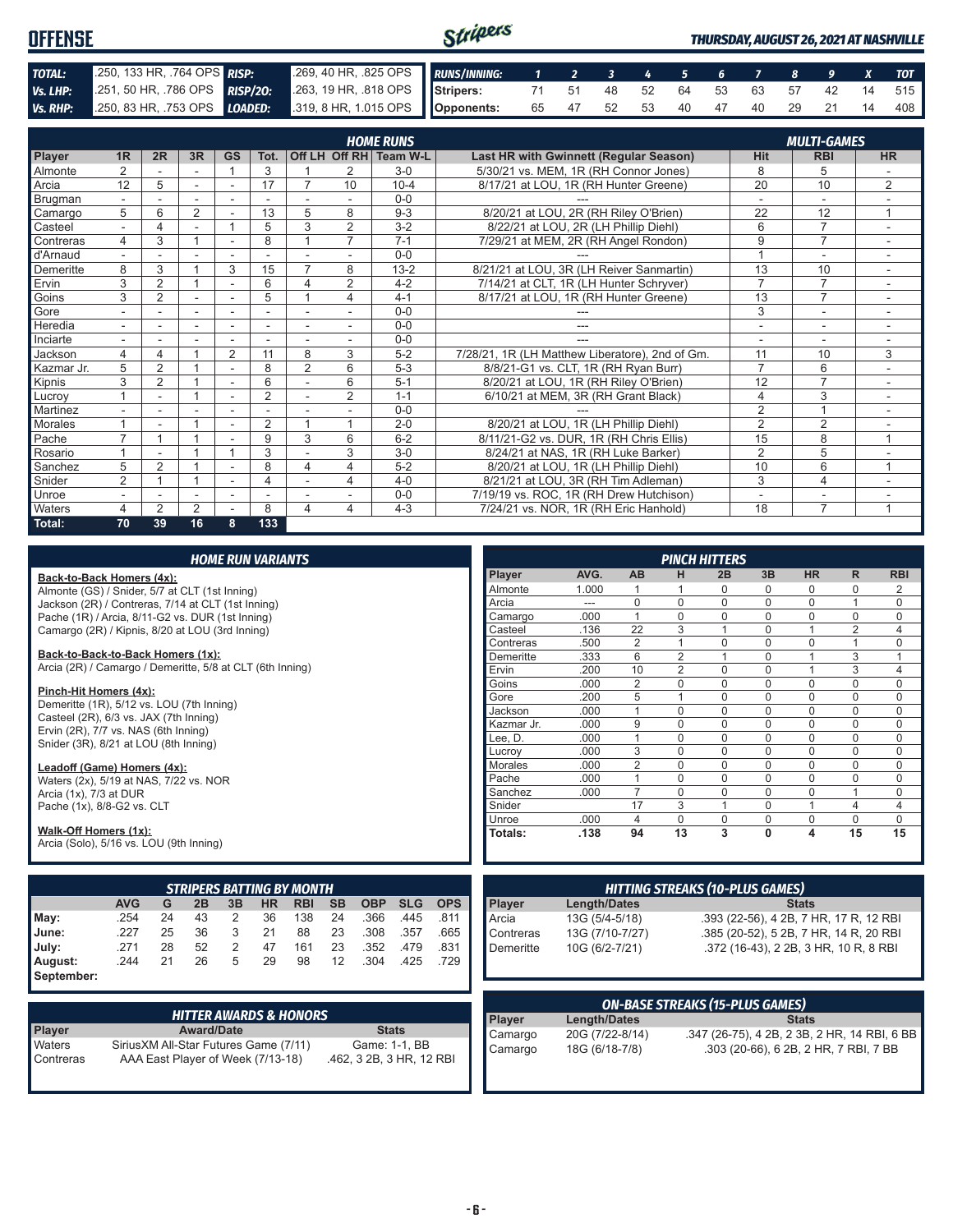### **BATTER BIOS**

### **13 ORLANDO ARCIA** *- SS - 27 YRS - ANACO, VENEZUELA*

*SEASON WITH GWN:*.280, 17 HR, 37 RBI, 5 SB, .870 OPS *HIT STREAK:* -1G (0-5)

- *8/25 at NAS:*0-5, R *ROAD TRIP:* .172 (5-29), 2 2B, HR, 2 RBI **• Leaderboard:** Entering 8/26, ranks among Triple-A East top 10 in R (T-9th, 53). **• 2021 with GWN: Has reached base safely in 62 of 70G (88.6%)** ... **5/4-5/18:**  Hit safely in first 13G (.393, 7 HR, 17 R, 12 RBI, 2 SB, 1.301 OPS) ... **5/9 at CLT:** Tied GWN's single-game HR record (3-for-4, 3 HR, 4 R, 4 RBI) ... **5/16 vs. LOU:** Blasted walk-off solo HR (#7) in 9th ... **6/18 vs. NAS:** Went 3-for-5 with 3 XBH, including game-tying double in 10th, scored walk-off run ... **6/5-6/23:** Posted 14G on-base streak (.333, 17-for-51, 4 2B, 3 HR, 11 R, 8 RBI, 6 BB) ... **8/11 vs. DUR:** Tallied 2nd multi-HR game of the year in G2 of DH (2-for-3, 2 HR, 3 RBI).
- **• 2021 with ATL:** Recalled on 7/4 ... Hit .204 (10-for-49, 1 2B, 2 HR, 5 R, 9 RBI) in 17G ... Optioned back to Gwinnett on 7/31.
- **• 2021 with MIL:** Was on Milwaukee's Opening Day roster and batted .091 (1-for-11, 1 RBI) in 4G before being traded to Atlanta on 4/6 (sent to Alternate Site).
- **• 2020:** Spent 59 games with the Brewers, batting .260 (10 2B, 1 3B, 5 HR, 22 R, 20 RBI, 2 SB) ... Played in 2 Postseason games (.143, 1-for-7, 1 HR, 2 RBI).
- **• Acquired:** Via trade with Milwaukee in exchange for RHP Chad Sobotka and RHP Patrick Weigel (4/6/21) ... Originally signed by Milwaukee as a NDFA (10/22/10).
- **• MLB Career:** .242, 70 2B, 7 3B, 44 HR, 189 RBI, 40 SB in 559G with MIL, ATL (2016-21) ... Played in the Postseason from 2018-20 (.295, 4 HR, 6 RBI in 13G).

## **17 JOHAN CAMARGO** *- INF - 27 YRS - PANAMA CITY, PANAMA*

*SEASON WITH GWN:*.308, 13 HR, 47 RBI, 0 SB, .904 OPS *HIT STREAK:* -1G (0-1) *8/25 at NAS:* PH, 0-1 *ROAD TRIP:* .192 (5-26), 3 HR, 7 RBI

- **• Leaderboard:** Entering 8/26, ranks among Triple-A East top 10 in batting (2nd, .308), R (5th, 57), OBP (5th, .383), H (T-5th, 90), OPS (6th, .904), TB (7th, 152).
- **• 2021 with GWN: 5/8 at CLT:** Notched first career multi-HR game (2-for-4, 2 HR, 2 RBI) ... **6/5 vs. JAX:** Started 5-4-3 triple play, GWN's first since 5/28/19 at TOL ... **6/18-7/8:** Posted 18G on-base streak (.303, 20-for-66, 6 2B, 2 HR, 9 R, 7 RBI, 7 BB) ... **7/18 at CLT:** Hit a 2-out, 2-run HR (#8) in 9th for a 12-11 lead (GWN had trailed 11-3) ... **7/30 at MEM:** Tallied season-high 4 RBI (2-for-4, 2B, HR #9) in 8-7 win ... **7/22-8/14:** Posted team-best 20G on-base streak (.347, 26-for-75, 4 2B, 2 3B, 2 HR, 14 R, 14 RBI, 6 BB, .924 OPS).
- **• Gwinnett Career:** Has hits in 101 of 133G (75.9%) since 2017, batting .324 (166 for-512, 34 2B, 4 3B, 22 HR, 90 R, 89 RBI, 1 SB, .923 OPS).
- **• 2021 with ATL:** In 6 stints with the Braves, batting .000 (0-for-16, 1 R) in 15G.
- **• 2020:** Made Braves' Opening Day roster and batted .200 (8 2B, 4 HR, 16 R, 9 RBI) in 35G ... Added to the NLCS roster in place of injured Adam Duvall prior to Game 2 and played in 4G (.250, 2-for-8, 1 2B, 1 RBI).
- **• Acquired:** NDFA (7/2/10) out of Panama City, Panama.
- **• MLB Career:** .257, 68 2B, 4 3B, 34 HR, 144 RBI, 2 SB in 364G with Atlanta (2017- 21) ... Played in 2018 and 2020 Postseasons (.087, 1 2B, 1 RBI in 8G).

## **9 RYAN CASTEEL** *- 1B/C - 30 YRS - CHATTANOOGA, TN*

*SEASON WITH GWN:*.241, 5 HR, 21 RBI, 0 SB, .754 OPS *HIT STREAK:* 3G (3-9)

- *8/25 at NAS:*DNP *ROAD TRIP:* .333 (1-3), HR, 2 RBI **• 2021 with GWN: 5/15-5/18:** Had 6 RBI in 3G span, including 5/15 vs. LOU (1 for-2, GW 3-run 2B, 3 RBI) and 5/16 vs. LOU (1-for-3, HR, 2 RBI) ... **6/2 vs. JAX:** Notched pinch-hit 2-run double ... **6/3 vs. JAX:** Hit pinch-hit 2-run HR (#2) ... **6/24 at NOR:** Crushed game-winning grand slam (#3) in 6-2 victory (1-for-4, 4 RBI), his 2nd career slam (first since 7/20/13 with Adv-A Modesto) ... **8/8-G2 vs. CLT:** Homered for the first time since 6/24 (#4), a decisive 2-run shot in 8-2 victory.
- **• 2020:** Was not on the Braves' 60-man player pool ... Did not play.
- **• 2019:** Played 118G with Double-A Mississippi, batting .263 (21 2B, 2 3B, 21 HR, 73 RBI, .811 OPS) ... Ranked 2nd in the Southern League in homers and RBI, 3rd in slugging (.477) ... Was his 2nd career 20-homer season (hit 22 in 2013).
- **• Acquired:** MiLB FA (3/14/21) ... Originally Colorado's 17th-round pick in 2010 out of Cleveland State Community College (Cleveland, TN).

## **24 WILLIAM CONTRERAS** *- C - 23 YRS - PUERTO CABELLO, VZ*

*SEASON WITH GWN:*.319, 8 HR, 28 RBI, 0 SB, .957 OPS *HIT STREAK:* 1G (2-4) *8/25 at NAS:* 2-4, R, RBI, BB *ROAD TRIP:* .167 (2-12), RBI

- **• 2021 with GWN: Ranks T-9th in RBI (28) in Triple-A East since 7/8** ... **7/13- 7/18:** Named Triple-A East Player of the Week (.462, 12-for-26, 3 2B, 3 HR, 7 R, 12 RBI, 1.440 OPS) ... **7/10-7/27:** Posted a 13G hitting streak, tied for GWN's longest this year (.385, 20-for-52, 5 2B, 7 HR, 14 R, 20 RBI, 1.333 OPS) ... **8/25 at NAS:** Delivered game-winning RBI single in 10th for 5-4 win (2-for-4, R, RBI).
- **• 2021 with ATL:** In 2 stints (5/2-7/7, 8/21-8/23), batting .196 (29-for-148, 3 2B, 1 3B, 7 HR, 16 R, 21 RBI, .649 OPS) in 46G.
- **• 2020:** Spent most of the year at the Alternate Training Site at Coolray Field ... Recalled by Atlanta for MLB debut on 7/24 ... Hit .400 (4-for-10, 1 2B, 1 RBI) in 4G.
- **• Bloodlines:** Older brother is Chicago Cubs' C Willson Contreras.
- **• Acquired:** NDFA (2/1/15) out of Puerto Cabello, Venezuela.
- **• MLB Career:** .209, 4 2B, 1 3B, 7 HR, 22 RBI, 0 SB in 50G with Atlanta (2020-21).

## **12 TRAVIS DEMERITTE** *- OF - 26 YRS - NEW YORK, NY*

*SEASON WITH GWN:*.307, 15 HR, 42 RBI, 6 SB, 1.033 OPS *HIT STREAK:* 1G (2-5) *8/25 at NAS:*2-5 *ROAD TRIP:* .412 (7-17), HR, 4 RBI, SB

- **• 2021 with GWN: Since coming off the IL on 7/13, ranks among Triple-A East leaders in RBI (T-9th, 27) and HR (T-9th, 9)** ... **5/4 at CLT:** Tallied 5 RBI (3-for-6, HR) to set GWN Opening Night record ... **6/2-7/21:** Posted 10G hitting streak (.372, 16-for-43, 2 2B, 3 HR, 10 R, 8 RBI, 1.041 OPS) ... **6/10-7/10:** Was on the Injured List ... **7/17-7/25:** Hit 3 grand slams in 7G span (7/17 at CLT, 7/23 vs. NOR, 7/25 vs. NOR), raising his career total to 6 (4 with GWN) ... **7/18 at CLT:** Notched season-high 4 hits (4-for-5, 3 R, 2 RBI, SB) ... **7/27 at MEM:** Homered for 3rd straight game, GW solo blast (#12) in 1-0 win ... **8/21 at LOU:** Matched a season high with 4 hits (4-for-4, 3-run HR, 2 R, 4 RBI).
- **• Gwinnett Career:** In 151G since 2019, batting .293 (151-for-515, 39 2B, 2 3B, 35 HR, 108 R, 115 RBI, 10 SB, .975 OPS) with the Stripers.
- **• 2020:** Hit .172 with 1 2B, 4 RBI in 18G with Detroit ... DFA'd on 2/5/21.
- **• 2019:** Made his Triple-A debut with Gwinnett and was an IL All-Star (.286, 20 HR, 73 RBI, .944 OPS in 96G) ... Has 1 of the 9 20-HR seasons in GWN history ... Traded to Detroit on 7/31, made his MLB debut (.225, 3 HR, 10 RBI in 48G).
- **• Acquired:** Off Waivers from Detroit (2/12/21) ... Originally Texas' 1st-round pick (30th overall) in 2013 out of Winder-Barrow High School (Winder, GA).
- **• MLB Career:** .217, 8 2B, 2 3B, 3 HR, 14 RBI, 3 SB with Detroit (2019-20).

## **18 PHILLIP ERVIN** *- OF - 29 YRS - MOBILE, AL*

*SEASON WITH GWN:*.198, 6 HR, 25 RBI, 11 SB, .636 OPS *HIT STREAK:* 1G (1-5) *8/25 at NAS:*DNP *ROAD TRIP:* .200 (1-5), RBI

- **• 2021 with GWN: 6/2 vs. JAX:** Hit decisive 3-run HR (#1) and tallied season-high 4 RBI (1-for-4, R) ... **6/13 at MEM:** Belted game-tying 2-run HR (#2) with 2 outs in the 9th of an eventual 7-6 loss (1-for-3, 1 R, 2 RBI) ... **7/7 vs. NAS:** Clubbed game-tying 2-run pinch-hit HR (#5, 1-for-1, 2 RBI) ... **8/1 at MEM:** Lined GWRBI single with 2 outs in 9th inning in 4-2 win (1-for-2, RBI).
- **• 2020:** Between Cincinnati and Seattle, hit .149 with 3 2B, 4 RBI, 1 SB in 37G ... DFA'd by the Reds (8/28), Mariners (12/16), and Chicago Cubs (2/20/21).
- **• Acquired:** Off waivers from the Chicago Cubs (2/22/21) ... Originally Cincinnati's 1st-round pick (27th overall) in 2013 out of Samford University (Homewood, AL).
- **• MLB Career:** .247, 26 2B, 8 3B, 17 HR, 68 RBI, 15 SB in 237G with CIN, SEA (2017-20) ... Talled 7 of his 8 career triples in 2019 (ranked 7th in NL).

### **8 RYAN GOINS** *- INF - 33 YRS - TEMPLE, TX*

*SEASON WITH GWN:*.244, 5 HR, 31 RBI, 2 SB, .684 OPS *HIT STREAK:* -4G (0-15)

- *8/25 at NAS:*DNP *ROAD TRIP:* .056 (1-18), HR, RBI **• 2021 with GWN: 5/4 at CLT:** Hit Gwinnett's first HR of the season (solo, 2-for-5, RBI) ... **5/12 vs. LOU:** Set season highs for hits (3-for-4) and RBI (3) ... **6/18-6/29:** Posted season-best 8G hitting streak (.400, 10-for-25, 1 2B, 3 R, 6 RBI) ... **7/4 at DUR:** Homered for the first time since Opening Night (2-run, #2, 1-for-4, 2 RBI) ... **8/13 vs. DUR:** Clubbed 2-run HR (#4) in 8th inning for decisive runs in 6-4 victory (2-for-4, 2 R, 2 RBI) ... **8/6-8/17:** In his first 8G since returning from the Olympics, hit .304 (7-for-23, 3 HR, 5 R, 6 RBI, .987 OPS).
- **• Tokyo Olympics:** Was on GWN's Temporary Inactive List while playing for Mexico in this year's Olympics ... Hit .250 (1-for-4, R, RBI) in 2G (MEX went 0-3).
- **• Triple-A Career:** Has played for BUF (2013-16), LHV (2018), CLT (2019), and GWN (2021) ... Was teammates with MGR Matt Tuiasosopo in 2014 with BUF.
- **• 2020:** Played in 14G with the Chicago White Sox, batting .000 (0-for-9, 4 R) ... Spent most of the year at the Alternate Training Site in Schaumburg, IL.
- **• Acquired:** MiLB FA (2/25/21) ... Originally Toronto's 4th-round pick in 2009 out of Dallas Baptist University (Dallas, TX).
- **• MLB Career:** .228, 71 2B, 12 3B, 22 HR, 158 RBI in 555G with TOR, KC, CWS (2013-20) ... Played for TOR in 2015-16 Postseasons (.146, 1 HR, 5 RBI in 14G).

#### **5 TERRANCE GORE** *- OF - 30 YRS - MACON, GA SEASON WITH GWN:*.268, 0 HR, 1 RBI, 15 SB, .824 OPS *HIT STREAK:* -1G (0-2)

*8/25 at NAS:*PR, 0-0, R, SB *ROAD TRIP:* .000 (0-2), SB

- **• 2021 with GWN: In 12G without a PH/PR appearance, is batting .273 (9-for-33, 3 2B, 1 3B, 8 R, 1 RBI)** ... Is 15-for-18 (83.3%) in stolen base attempts, including
- a pair of 2-steal games (5/18 at NAS, 6/18 vs. NAS) ... **6/9-G2 at MEM:** Stole 3rd and scored winning run in 8th inning of 3-1 victory ... **7/10 vs. NAS:** Notched season-high 3 hits (3-for-3, 2B, R).
- **• 2020:** Logged 2G in his lone season with the Los Angeles Dodgers (0 PA).
- **• Acquired:** MiLB FA (2/18/21) ... Originally Kansas City's 20th-round pick in 2011 out of Gulf Coast Community College (Panama City, FL).
- **• MLB Career:** .224, 2 2B, 1 3B, 0 HR, 1 RBI, 40 SB in 102G with KC, CHC, LAD (2014-20) ... Played in the Postseason with KC (2014-15) and CHC (2018), going 0-for-2 with 3 R, 5 SB ... Won World Series with the Royals in 2015.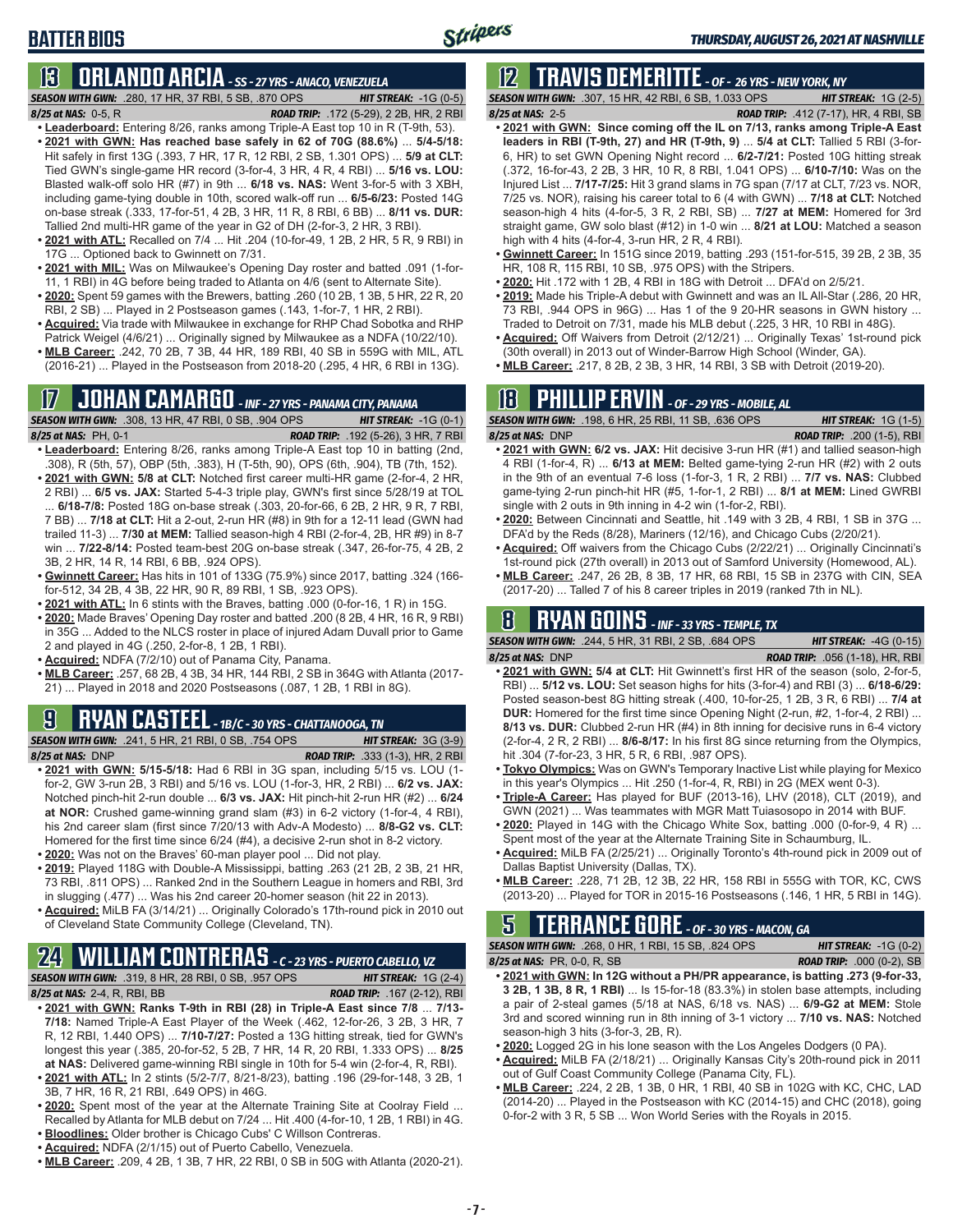# **BATTER BIOS**

### **4 SEAN KAZMAR JR.** *- INF - 37 YRS - VALDOSTA, GA*

*SEASON WITH GWN:*.224, 8 HR, 24 RBI, 3 SB, .662 OPS *HIT STREAK:* 1G (1-4) *8/25 at NAS:*1-4, R, BB *ROAD TRIP:* .357 (5-14), 2B

- **• Hits Record: On 7/31 at MEM, passed Larry Whisenton (657) for the Atlanta Braves Triple-A career hits record with his 658th (single, 1-for-4)**. **• Gwinnett Career:** Batting .265 (666-for-2515, 135 2B, 12 3B, 45 HR, 304 R, 294
- RBI, 26 SB) in 734G over 8 seasons ... Leads in career G, AB, H, TB (960), 2B, R, RBI ... Ranks 2nd in career 3B (12) ... Ranks 3rd in career HR (45).
- **• 2021 with GWN: 5/25 vs. MEM:** Lined a walk-off single in the 9th for a 2-1 win, his first career walk-off RBI with GWN ... **7/8-G1 vs. NAS:** Passed Joey Terdoslavich for 3rd on GWN career HR list (#42, 1-for-3, 2 RBI) ... **7/22 vs. NOR:** Passed Damon Hollins for 2nd on ATL Triple-A hits list (#649, 2-for-3, HR, 2 RBI) ... **7/28 at MEM:** Notched his 999th and 1,000th career Triple-A hits (2-for-5, R).
- **• 2021 with ATL:** Contract selected on 4/17, has spent 2 stints with Atlanta (4/17- 4/23, 5/4-5/7), going 0-for-2 ... Pinch hit on 4/17 at the Chicago Cubs, marking his first MLB appearance in 4,589 days since 9/23/08 with San Diego ... The last player with a bigger gap between MLB appearances was Ralph Winegarner (13 years, 14 days between 6/23/36 with CLE and 7/7/49 with STL).
- **• Acquired:** MiLB FA (12/7/20) ... Originally San Diego's 5th-round pick in 2004 out of the College of Southern Nevada.
- **• MLB Career:** .195, 1 2B, 0 3B, 0 HR, 2 RBI in 22G with SD (2008), ATL (2021).

## **22 JASON KIPNIS** *- INF - 34 YRS - NORTHBROOK, IL*

*SEASON WITH GWN:*.262, 6 HR, 20 RBI, 1 SB, .817 OPS *HIT STREAK:* -1G (0-4)

- *8/25 at NAS:*0-4, BB, SB *ROAD TRIP:* .278 (5-18), 2B, HR, RBI, SB **• 2021 with GWN: 5/28 vs. MEM:** Belted decisive 3-run HR (#1, 2-for-3, 3 RBI) ... **6/16 at NAS:** Hit game-winning HR (#2), a 2-run shot (2-for-4,, 2 RBI) ... **7/6-7/16:** Had 5 multi-hit efforts in 9G, batting .350 (14-for-40, 3 2B, 1 3B, 2 HR, 8 R, 10 RBI, .991 OPS) ... **7/14 at CLT:** Fell triple shy of the cycle (3-for-5, 2B, HR, 3 R, 2 RBI).
- **• 2020:** In his lone season with the Chicago Cubs, hit .237 (8 2B, 1 3B, 3 HR, 16 RBI, 1 SB) in 44G ... Played in 2G during the Postseason (0-for-3, 1 BB, 1 SO) ... Elected Free Agency on 10/28.
- **• Acquired:** MiLB FA (3/29/21) ... Originally Cleveland's 2nd-round pick in 2009 out of Arizona State University (Tempe, AZ).
- **• MLB Career:** .260, 260 2B, 24 3B, 126 HR, 545 RBI, 136 SB in 1,165G with CLE, CHC (2011-20) ... Was 2-time AL All-Star with the Indians (2013, 2015) ... Hit .192 (3 2B, 1 3B, 4 HR, 9 RBI) in 26G during the Postseason with CLE (2013, 2016-18) and CHC (2020).

#### **20 JONATHAN MORALES** *- C - 26 YRS - ARROYO, PUERTO RICO SEASON WITH GWN:*.167, 2 HR, 11 RBI, 0 SB, .432 OPS *HIT STREAK:* 1G (1-3)

- *8/25 at NAS:*DNP *ROAD TRIP:* .400 (6-15), 2 2B, HR, 3 RBI **• 2021 with GWN: 5/7 at CLT:** Tied his single-game career high with 5 RBI, going 2-for-6 with a 3-run HR (#1) in the 9th ... **8/6 vs. CLT:** Hit a 2-out walk-off single in
- 11th inning for 4-3 win (2nd career walk-off with GWN, last on 7/21/18 vs. PAW) ... **8/20 at LOU:** Went 4-for-4 (2B, HR, 2 R, 3 RBI), his most hits in a game since 8/13/16 with Class-A Rome at Hickory (career-best 5-for-5).
- **• 2020:** Spent entire year at Braves Alternate Training Site in Gwinnett (no MLB debut) ... Played for Caguas of the Puerto Rican Winter League (.394, 3 HR, 9 RBI in 13G), earning PWL Postseason All-Star honors.
- **• 2019:** Hit .240 (13 2B, 2 HR, 27 R, 25 RBI) in 80G between Double-A Mississippi and Gwinnett ... Logged 1 game during the IL Playoffs (0-for-1, BB).
- **• Acquired:** Braves' 25th-round pick in 2015 out of Miami-Dade CC.

## **15 CRISTIAN PACHE** *- OF - 22 YRS - SANTO DOMINGO CENTRO, D.R.*

*SEASON WITH GWN:*.261, 9 HR, 33 RBI, 7 SB, .778 OPS *HIT STREAK:* 1G (3-4)

- *8/25 at NAS:* 3-4, 2B, 2 RBI, BB, SB *ROAD TRIP:* .200 (4-20), 2B
- **• MLB.com Prospect Ranks:** #1 (Braves Top 30), #40 (Top 100). **• 2021 with GWN: Ranks 7th in Triple-A East in batting (.333), SLG (.571) and OPS (.971) in August (21-for-63, 6 2B, 3 HR, 12 R, 11 RBI, 3 SB) in 17G** ... **5/29- 6/1:** Assigned to rehab (right hamstring inflammation), played 1G before being activated/optioned on 6/2 ... **6/5 vs. JAX:** Went 3-for-6 with 2 doubles, including game-tying 2-run double in 9th ... **6/10 at MEM:** Tallied first career multi-HR game (3-for-5, 2 HR, 3 R, 4 RBI) ... **6/30 at DUR:** Notched last-at-bat GWRBI single in 9th for 2-1 win (2-for-3, 2B, RBI) ... **7/21 vs. NOR:** Homered in both games of a DH (#3-4, 2-for-6, 2 R, 2 RBI) ... **7/8-7/28:** Hit .286 (18-for-63, 1 2B, 4 HR, 16 R, 11 RBI, 3 SB, .858 OPS) in 17G ... **8/11 vs. DUR:** Went 4-for-6 with 5 RBI in a DH sweep, tallying 2 HR (#8-9) and delivering 2-out walk-off single in G1 (won 4-3).
- **• 2021 with ATL:** On Atlanta's Opening Day roster for the first time ... Hit .111 (3 2B, 1 HR, 6 R, 4 RBI) in 22G ... Placed on IL twice, on 4/14 and 5/14.
- **• 2020:** Spent most of the year at the Alternate Training Site ... Made his MLB debut on 8/21 vs. Philadelphia (1-for-4) ... Played just 2G during regular season (.250) ... Also made MLB Postseason debut (.182, 1 2B, 1 HR, 4 R, 4 RBI in 12G).
- **• 2019:** Between Mississippi (104G) and Gwinnett (26G), hit .277 (36 2B, 9 3B, 12 HR, 63 R, 61 RBI, 8 SB, .802 OPS) in 130G ... Named a Southern League Postseason All-Star and MLB All-Star Futures Game participant.
- **• Acquired:** NDFA (7/4/15) out of Santo Domingo Centro, D.R.
- **• MLB Career:** .119, 3 2B, 0 3B, 1 HR, 4 RBI, 0 SB in 24G with Atlanta (2020-21).

#### **7 EDDIE ROSARIO** *- OF - 29 YRS - GUAYAMA, PUERTO RICO SEASON WITH GWN:*.188, 3 HR, 15 RBI, 0 SB, .621 OPS *HIT STREAK:* -1G (0-5)

*8/25 at NAS:* 0-5 *ROAD TRIP:* .258 (8-31), 2 2B, 3 HR, 13 RBI

- **• 2021 with GWN:** Assigned to Gwinnett on 8/9 for MLB rehab (Braves org. debut) ... Has been on the CLE/ATL 10-day injured list since 7/7 (right abdominal strain) ... **Of his 9 hits, 3 have been homers (grand slam on 8/18 at LOU, 3-run HR on 8/20 at LOU, game-winning solo HR on 8/24 at NAS)** ... **8/18-8/24:** Notched 5G multi-RBI streak (13 RBI), T-2nd longest in GWN history.
- **• 2021 with CLE:** Signed a MLB free agent deal on 2/4 ... Played 78G with the Indians, batting .254 (72-for-283, 15 2B, 1 3B, 7 HR, 29 R, 46 RBI, 9 SB).
- **• 2020:** In his final season with Minnesota, hit .257 (54-for-210, 7 2B, 13 HR, 31 R, 42 RBI, 3 SB) in 57G ... Played in 2G during the AL Wild Card Series vs. Houston, batting .000 (0-for-7, 1 SO).
- **• 2019:** Set MLB career highs in HR (32), R (91), RBI (109), TB (281), batting .276 with an .800 OPS in 137G with Minnesota ... Finished 18th in AL MVP voting.
- **• Acquired:** Via trade with Cleveland in exchange for INF Pablo Sandoval (7/30/21) Originally Minnesota's 4th-round pick in 2010 (Rafael Lopez Landron HS, P.R.).
- **• MLB Career:** .275, 149 2B, 23 3B, 126 HR, 434 RBI, 48 SB in 775G with Minnesota (2015-20) and Cleveland (2021) ... Played in the MLB Postseason with the Twins in 2017, 2019, and 2020 (.217, 1 2B, 2 HR, 2 R, 3 RBI in 6G).

## **2 YOLMER SANCHEZ** *- INF - 29 YRS - MARACAY, VENEZUELA*

*SEASON WITH GWN:*.209, 8 HR, 27 RBI, 4 SB, .637 OPS *HIT STREAK:* 1G (2-4) *8/25 at NAS:*2-4, RBI *ROAD TRIP:* .231 (3-13), HR, RBI

- **• 2021 with GWN: Batting .268 (22-for-82, 7 HR, 15 R, 14 RBI, .854 OPS) in 25G since 7/22** ... **5/7 at CLT:** Went 3-for-5 (3 R, 3 RBI) with GWN's first triple of the year ... **6/9-G2 at MEM:** Stole home as part of a double-steal with Drew Waters, scored tying run in 3-1 win (1-for-2, R, SB) ... **7/28 at MEM:** Hit game-tying 2-run HR (#3) with 2 outs in 9th of 8-7 loss ... **7/30 at MEM:** Recorded 2nd career multi-HR game (1st since 5/2/15, CLT vs. SWB), hitting 2 solo shots (#4-5) including GW blast in 8th for 8-7 win (2-for-3, 3 R, 2 RBI).
- **• 2020:** Played 11G with the Chicago White Sox, batting .313 (3 2B, 1 HR, 1 RBI, 1.164 OPS) ... Made his MLB Postseason debut in the ALWCS (1G, no at-bat).
- **• Acquired:** MiLB FA (3/31/21) ... Originally a NDFA with Chi. White Sox (5/29/09). **• MLB Career:** .245, 113 2B, 24 3B, 32 HR, 215 RBI, 30 SB in 657G with the Chi.
- White Sox (2014-20) ... Won an AL Gold Glove in 2019 (.987 FPCT at 2B).

## **26 TRAVIS SNIDER** *- OF/INF - 33 YRS - KIRKLAND, WA*

*SEASON WITH GWN:*.183, 4 HR, 14 RBI, 2 SB, .644 OPS *HIT STREAK:* 1G (1-1)

- *8/25 at NAS:* PH, 1-1, 2B, R, RBI *ROAD TRIP:* .286 (2-7), 2B, HR, 4 RBI **• 2021 with GWN: 6/18 vs. NAS:** Homered (#2) as part of 6-run comeback in 8-7 win (1-for-3, 2 RBI) ... **7/15 at CLT:** Blasted go-ahead 2-run HR (#3) in 8th of 11-10 win (1-for-4, 2 RBI) ... **7/31 at MEM:** Delivered GW 2-run double in 2-1 win (1-for-4, 2 RBI) ... **8/21 at LOU:** Belted pinch-hit 3-run HR (#4).
- **• 2020:** Signed by Miami on 7/24 and reported to the Marlins' Alternate Training Site in Jupiter, FL, but was released on 8/27 and did not reach the Majors.
- **• 2019:** Played for Triple-A Reno in Arizona's system (.294, 22 2B, 4 3B, 11 HR, 41 RBI, 3 SB, .899 OPS in 93G).
- **• Acquired:** MiLB FA (2/26/21) ... Originally Toronto's 1st-round pick (14th overall) in 2006 out of Henry M. Jackson High School (Mill Creek, WA).
- **• MLB Career:** .244, 100 2B, 7 3B, 54 HR, 212 RBI, 22 SB in 630G with TOR, PIT, BAL (2008-15) ... Played for PIT in Postseason from 2013-15 (1-for-4 in 3G).

## **11 Drew WATERS** *- OF - 22 YRS - ATLANTA, GA*

*SEASON WITH GWN:*.243, 8 HR, 30 RBI, 21 SB, .732 OPS *HIT STREAK:* -2G (0-8) *8/25 at NAS:*DNP *ROAD TRIP:* .095 (2-21), 2 RBI, SB

- **• Leaderboard:** Entering 8/26, ranks among Triple-A East top 10 in SB (T-5th, 21) and R  $(T-7th, 54)$ .
- **• MLB.com Prospect Ranks:** #3 (Braves Top 30), #86 (Top 100 Prospects).
- **• 2021 with GWN: 5/15-6/10:** Hit .316 (25-for-79, 4 2B, 3 HR, 16 R, 9 RBI, 6 SB, .906 OPS) in 21G ... **5/18 at NAS:** Recorded first career multi-HR game (3-for-5, 2 HR, 3 RBI) and became the first GWN player to homer from both sides of the plate since Mel Rojas Jr. (7/7/16 at CLT) ... **5/19 at NAS:** Fell a triple shy of the cycle in first 4-hit game at Triple-A (4-for-5, 2B, HR, 2 R, 2 RBI, 2 SB) ... **6/9-G2 at MEM:** Lined RBI single in 8th (2-for-3, R, RBI) for last-at-bat 3-1 win ... **7/2-7/18:** Posted 13G on-base streak (.357, 20-for-56, 8 2B, 1 3B, 2 HR, 14 R, 10 RBI, 4 SB) ... **7/1-7/31:** Led Triple-A East in XBH with 17, batting .301 (31-for-103, 11 2B, 1 3B, 5 HR, 23 R, 17 RBI, 5 SB, .924 OPS) in 24G.
- **• Futures Game:** Played for the NL Team in the 2021 SiriusXM All-Star Futures Game on 7/11 at Coors Field (1-for-1, BB) ... Was the 7th active Gwinnett player selected to the game (1st since RHP Touki Toussaint in 2018).
- **• 2020:** Spent entire year at Braves Alternate Site in Gwinnett (no MLB debut).
- **• 2019:** Hit .309 (40 2B, 9 3B, 7 HR, 80 R, 52 RBI, 16 SB) in 134G with Double-A Mississippi and Gwinnett ... Won Southern League Batting Title (.319, best in MIS history) and Most Valuable Player (1st in MIS history) ... Ranked among MiLB top 5 in doubles (T-3rd, 40) and hits (5th, 163).
- **• Acquired:** Braves' 2nd-round pick in 2017 out of Etowah High School (Woodstock, GA) ... Named Gatorade Georgia Baseball Player of the Year in 2017.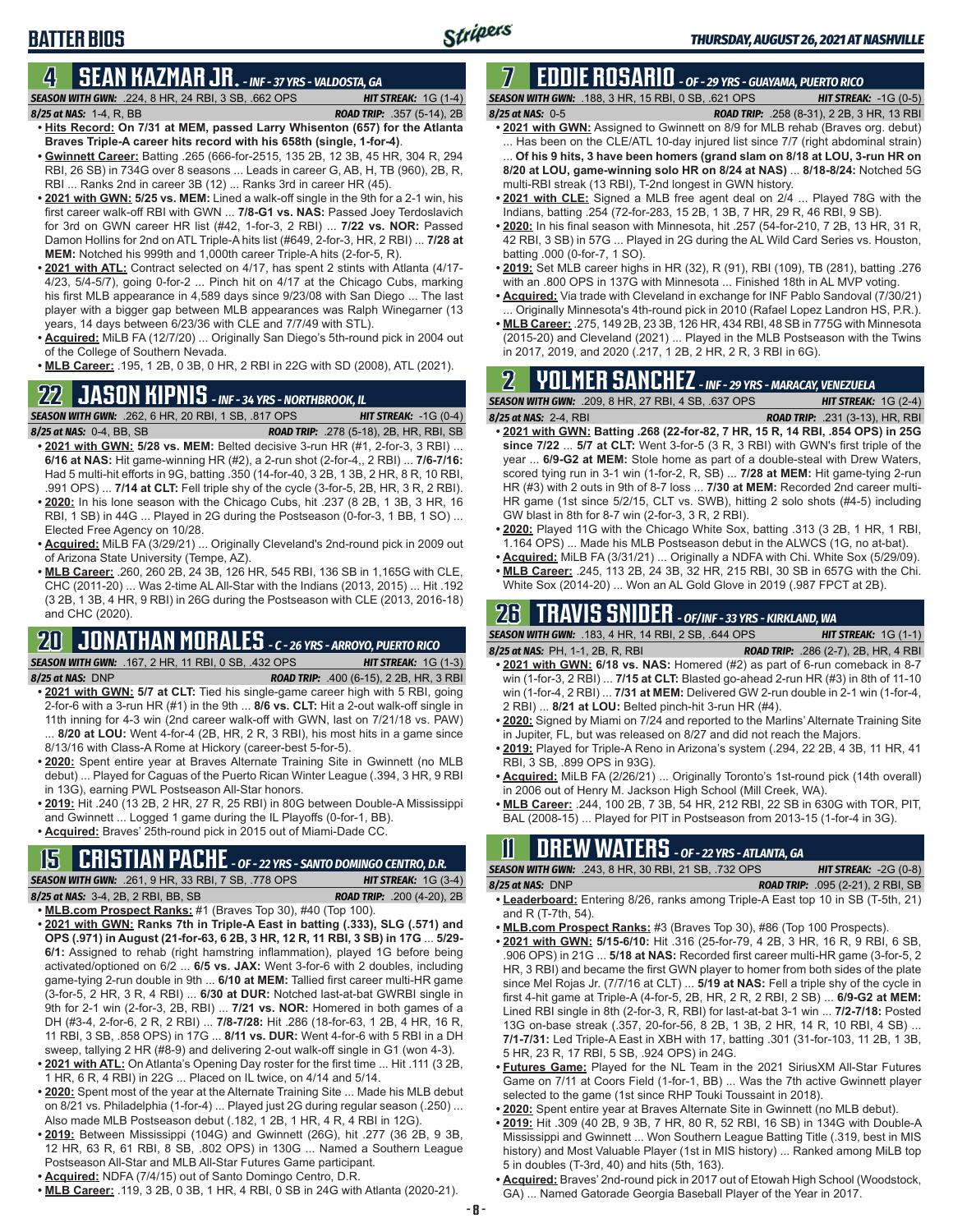### **SEASON SUMMARY**



### **TEAM HIGHS & LOWS**

| <b>OFFENSE:</b>                                                  |  |
|------------------------------------------------------------------|--|
|                                                                  |  |
|                                                                  |  |
|                                                                  |  |
|                                                                  |  |
|                                                                  |  |
|                                                                  |  |
|                                                                  |  |
|                                                                  |  |
|                                                                  |  |
|                                                                  |  |
|                                                                  |  |
|                                                                  |  |
|                                                                  |  |
|                                                                  |  |
|                                                                  |  |
|                                                                  |  |
|                                                                  |  |
|                                                                  |  |
| <b>PITCHING:</b>                                                 |  |
|                                                                  |  |
|                                                                  |  |
|                                                                  |  |
|                                                                  |  |
|                                                                  |  |
|                                                                  |  |
|                                                                  |  |
|                                                                  |  |
|                                                                  |  |
|                                                                  |  |
|                                                                  |  |
| <b>DEFENSE:</b>                                                  |  |
| Most Double Plays Turned, Game  3 (6x, last: 8/21 at Louisville) |  |
|                                                                  |  |

## **TEAM MISCELLANEOUS**

Most Stolen Bases Allowed, Game ...............................................4 (7/4 at Durham) Most Caught Stealing, Game .............................................. 2 (8/8-G1 vs. Charlotte)

| Largest Blown Lead (Loss) 3 Runs (4x, last: 8/6 vs. Charlotte, 5-2, 6-10) |
|---------------------------------------------------------------------------|
|                                                                           |
|                                                                           |
|                                                                           |
|                                                                           |
|                                                                           |
|                                                                           |
|                                                                           |
|                                                                           |
|                                                                           |

#### **INDIVIDUAL HIGHS & LOWS**

| <b>HITTING (GAME):</b> |  |
|------------------------|--|
|                        |  |
|                        |  |
|                        |  |
|                        |  |
|                        |  |
|                        |  |
|                        |  |
|                        |  |
|                        |  |
|                        |  |
|                        |  |
|                        |  |
|                        |  |

#### **PITCHING (GAME):**

#### **DEFENSE (GAME):**

### **STREAKS**

#### **OFFENSIVE (LONGEST IN 2021 ONLY):**

#### **PITCHING (LONGEST IN 2021 ONLY):**

| Consecutive Starts with Win3 Starts (J. Rodriguez, 8/4-Current) |
|-----------------------------------------------------------------|
|                                                                 |
|                                                                 |
|                                                                 |
|                                                                 |

### **LAST TIME IT HAPPENED (GWINNETT REGULAR-SEASON HISTORY)**

| INDIVIDUAL OFFENSE:         |                                                                            |
|-----------------------------|----------------------------------------------------------------------------|
|                             |                                                                            |
|                             |                                                                            |
|                             |                                                                            |
|                             |                                                                            |
|                             |                                                                            |
|                             |                                                                            |
|                             |                                                                            |
|                             | Homers, Both Sides of Plate  Drew Waters (5/18/21 at Nashville)            |
|                             |                                                                            |
|                             |                                                                            |
|                             | Back-to-Back-to-Back Homers  Arcia/Camargo/Demeritte (5/8/21 at Charlotte) |
|                             |                                                                            |
|                             |                                                                            |
|                             |                                                                            |
|                             |                                                                            |
|                             |                                                                            |
|                             |                                                                            |
|                             |                                                                            |
|                             |                                                                            |
|                             |                                                                            |
|                             |                                                                            |
| <b>INDIVIDUAL PITCHING:</b> |                                                                            |
| 0.0 Inning Perfect Came     | Nover                                                                      |

| 9.0-Inning No-Hitter (Comb.) Wooten/Marksberry/Ramirez (6/30/16 at Louisville) |  |
|--------------------------------------------------------------------------------|--|
|                                                                                |  |
|                                                                                |  |
|                                                                                |  |
| 21 Consecutive Saves Converted Jairo Asencio (9/6/09-8/8/11)                   |  |
| 25.0-Inning Scoreless Streak Stephen Marek, 25.1 IP (6/6/10-8/2/10)            |  |

#### **TEAM OFFENSE:**

| <b>TEAM PITCHING:</b> |  |
|-----------------------|--|
|                       |  |
|                       |  |
|                       |  |
|                       |  |
|                       |  |
|                       |  |
|                       |  |
|                       |  |
|                       |  |
| <b>TEAM DEFENSE:</b>  |  |

#### **TEAM DEFENSE:** Turn a Triple Play .........................6/5/21 vs. Jacksonville (Camargo-Kipnis-Snider) Commit 5 Errors ..........................................................................8/17/10 vs. Norfolk

### **TEAM MISCELLANEOUS:**<br>18-Run Margin of Victory.....